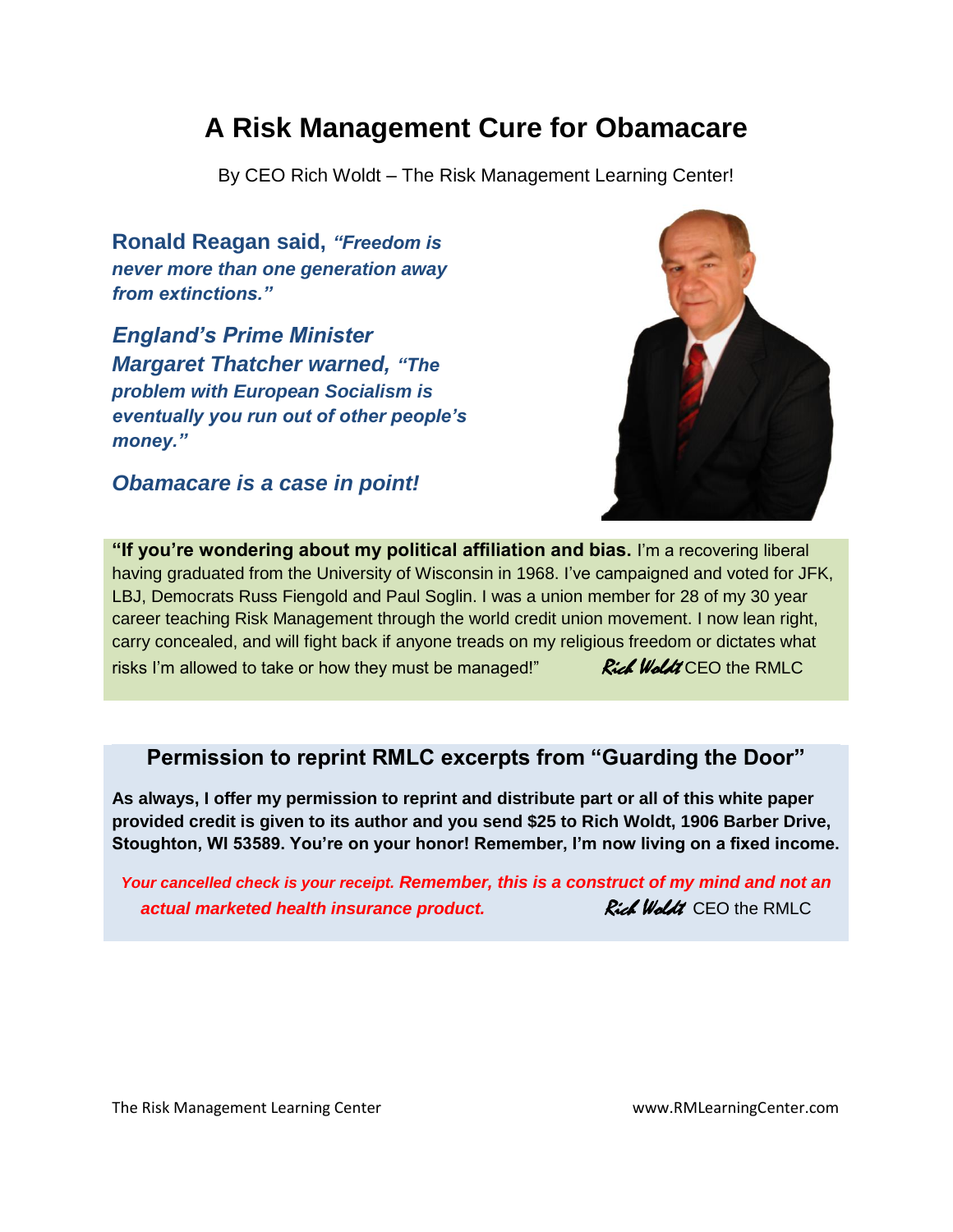# **Obamacare is both a "Pure" or "Speculative" Risk**

Obamacare is a "Speculative" risk taken by the Obama administration to ironically provide "affordable" healthcare to those who either couldn't afford it, or didn't have access to affordable health insurance. It's a "Pure" risk for all those who've had policies canceled, been forced to pay for insurance not needed, and those who've lost access to trusted doctors, hospitals, clinics, drugs, and medication. And, those now forced to pay higher premiums, accept larger co-pays and deductibles.

Rich Woldt - CEO the RMLC

#### **A note to International Credit Union Risk Managers:**

**"Obamacare,"** for Risk Managers reading this outside the U.S., is the latest attempt in the U.S. to impose government run/socialized healthcare on U.S. citizen[s. Learn more](../../../../../../Documents%20and%20Settings/Admin/My%20Documents/My%20Web%20Sites/www.rmlearningcenter.com/Guarding_The_Door_2014/Guarding_the_Door/Home-Rule_Healthcare_andRMCureforObamacare_ToPostDec12/A%20note%20to%20International%20Credit%20Union%20Risk%20Managers.pdf)

## **Obamacare - Credit Unions Know the Cure!**

*A Risk Management (RM) Perspective*

*A note to credit union board members: Review your RM handouts from CUNA Management Schools, chapter, league, and national association RM workshops!* 

**Once again, US credit unions are well positioned, better than any other organization anywhere in the world, anytime in history to rescue victims of Obamacare.** After all, it took the US Credit Union System (movement) to pull the US out of the Great Depression and through World War II. I'm convinced, our grass-roots, "People helping people, Note for profit - not for charity - but for service, Character first, capacity second, collateral last, credit union movement can put our US healthcare system back on track.

**At this point, if Obamacare isn't repealed, it's going to take a "Unified Command" consisting of two skilled Credit Union Risk Managers at every level of the US Credit Union System,** on guard 24/7, to first identify and measure, and then control the risks created daily by Obamacare. While the scope of this "train wreck" already touches members nationwide, it's "scope creep" is increasing geometrically as executive orders are issued and legislation is proposed to punish doctors, hospitals, and clinics unwilling to accept government' dictates.

**Fortunately, U.S credit unions, chapters, leagues, and national associations all**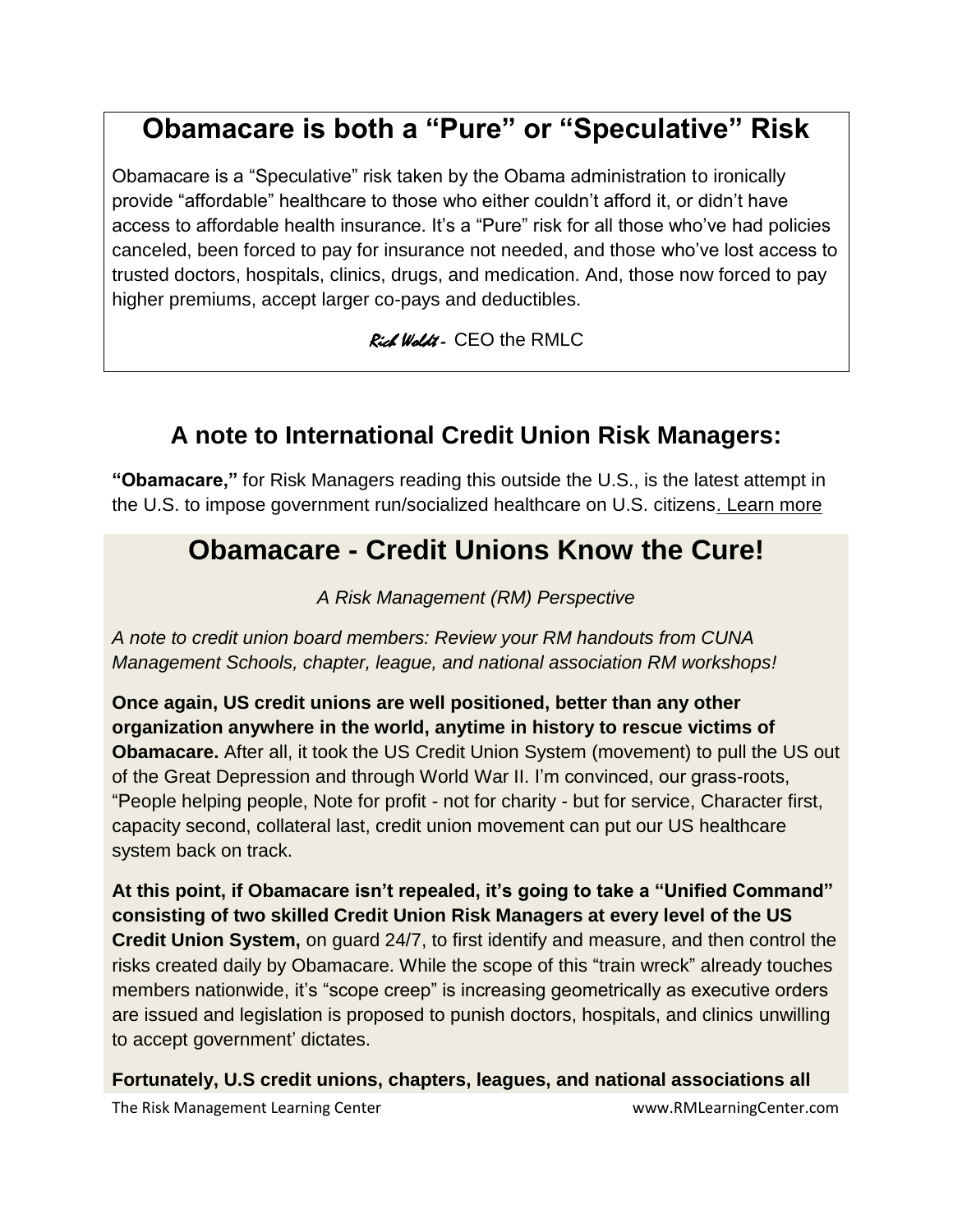**have trained risk managers in place** to identify, measure and control fraud, dishonesty, embezzlements, scams, phishing, and identity theft risks. All have recovery teams ready to deploy system wide, "unified" commands, to financially rescue their members, and support local doctors, hospitals, and clinics demoralized by Obamacare reimbursements.

**It is important for us all to better understand why government run healthcare always threatens our freedom and eventually cripples our economy.** Obamacare, for example, ignores the priority of needs important to victims, while violating the trust we all need in our doctors, hospitals, clinics and medics. In no small way, Obamacare has traumatized our nation, ignored Maslow's Hierarchy of Needs, violated "Home-Rule" principles, destroyed our trust in government, and if not repealed will bankrupt our economy. **Allow me to explain:**

## **How has Obamacare traumatized our nation?**

*A Risk Management (RM) Perspective*

**Who would have thought that in the United States of America, one stroke of a pen could bring our free market health insurance industry under the control of our Federal government?** With one stroke, Christians would be forced to turn their backs on church teachings to fund abortions, and the IRS would be empowered to punish U.S. citizens unwilling to purchase health insurance? **Who would have thought that with a stroke of a pen we'd no longer be able to keep our trusted doctors or seek treatment at the nearest hospitals?** Who would have thought that with a stroke of a pen, we'd all be forced to turn over our confidential financial records to not-vetted strangers? **And, who would have thought that with a stroke of a pen, 1/6th of the national economy would be turned over to Washington insiders?** 

*Any U.S. citizen who's not been traumatized by Obamacare is either living in a vacuum or totally blinded by political rhetoric. Obamacare has done more than traumatize our world. It's violated our right to free enterprise, our freedom of religion, and our right to rule over our homes and homeland as we see fit. No other law anytime in U.S. history has threatened our Republic more than Obamacare. No other law has created more fraud and dishonesty, internet scam and terrorist risks not only for our generation but for generations not yet born. If you and your family have not yet been injured by Obamacare your time will come, probably before the end of 2014.*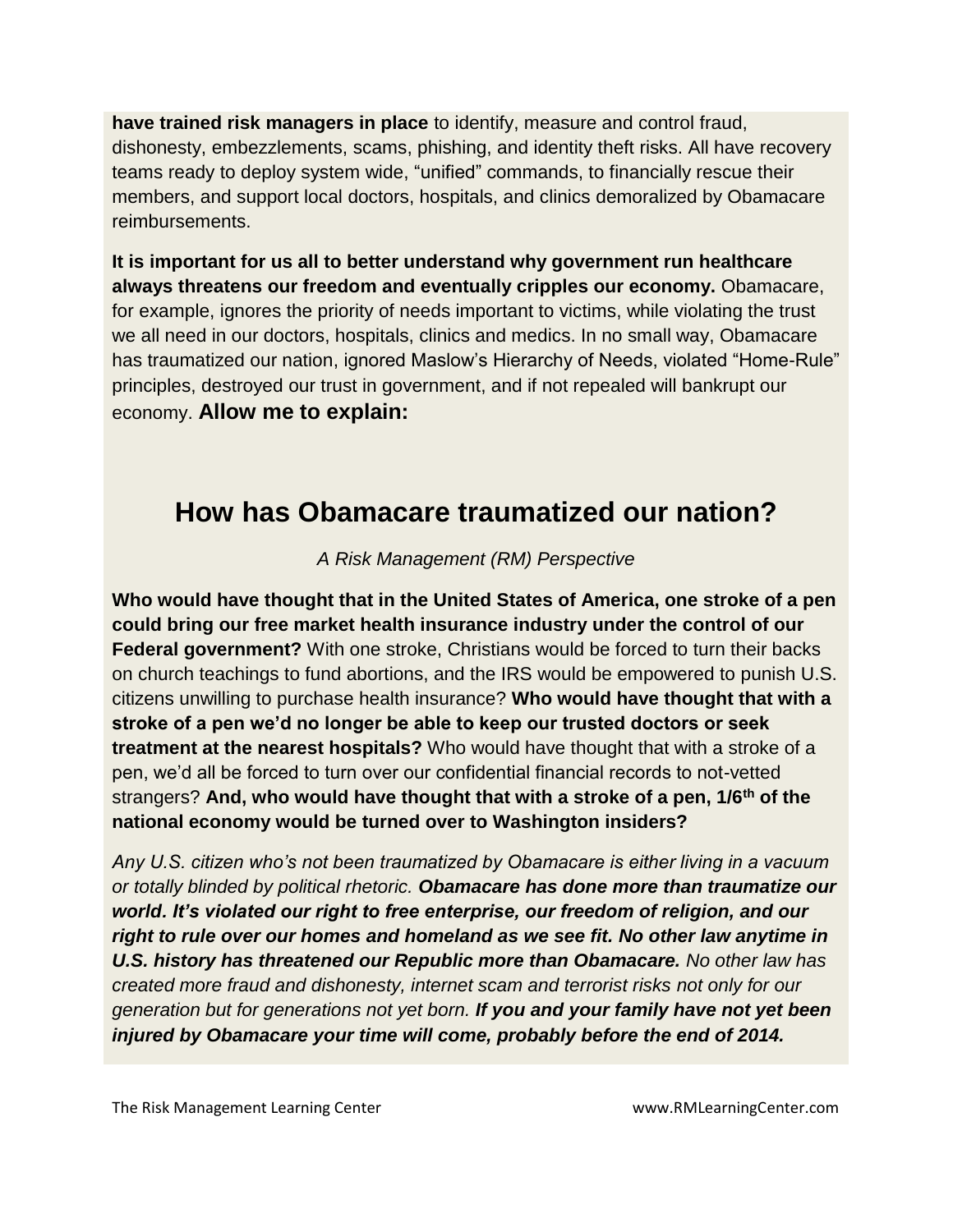## **What makes Obamacare so traumatic?**

*The three underlying drivers of trauma are guilt, fear, and the sense of being out of control. Thanks to Obamacare, access to U.S. healthcare and insurance is now more expensive and less effective, more complex and less responsive, more confusing and less reassuring than ever before in U.S. history. The trauma caused by Obamacare can be measured by the guilt we feel having been blindsided by the law, the fear we'll be next to lose our policies and doctors, and the sense our healthcare system is out of control. The universe of victims is more than those who've lost policies and doctors. It's all who've been caught up in the political hype, and have faithfully promoted the train wreck called Obamacare. If we're going to reduce guilt and worry and regain our sense of being in control, we're going to have to curb government's intervention into our homes and financial future. We're going to have to recommit to the "Home Rule" principles on which our country has been built. Rich Woldt - CEO the RMLC* 

## **Obamacare Ignores Maslow's Hierarchy of Needs!**

*A Risk Management (RM) Perspective*

**Maslow's "Hierarchy of Needs" theory says: "**When disaster strikes, or when we're confronted with a life threatening injury or illness, our focus is first on solving our "physiological" needs for immediate medical attention, food, shelter, safety, and stable employment on which we can rebuild our lives. Simultaneously, we search out a safe place to belong, seeking out our family, our trusted doctors, and our clergy. Until we're sure we're safe and surrounded by a dependable support system we're not ready to continue to continue our climb up the corporate, social, or economic ladder.



**In no small way,** Obamacare has threatened our financial security by taking away insurance contracts we've relied on for years. In no small way Obamacare has destroyed the need we have to know a trusted doctor, hospital, and clinic will be there in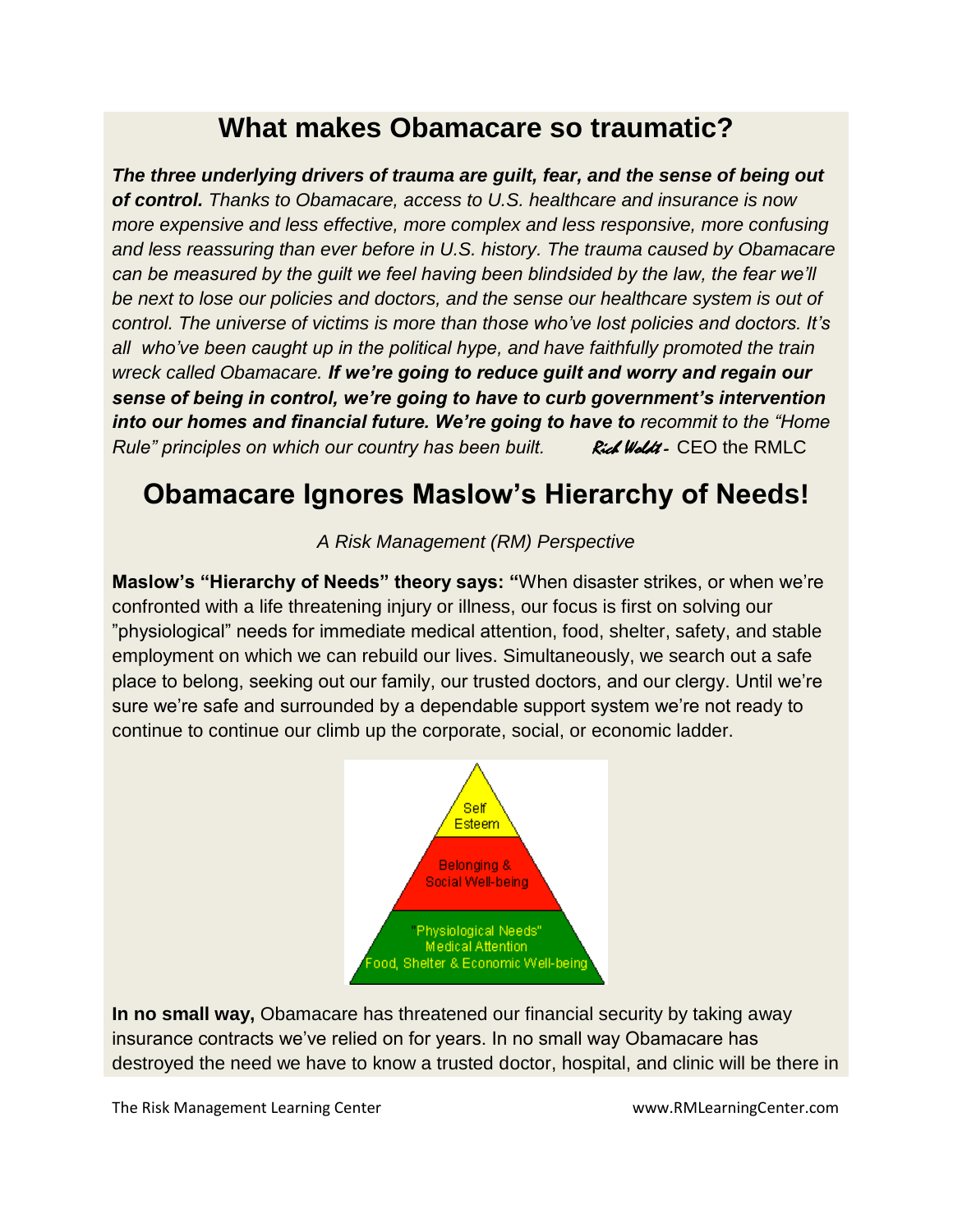our time of need. No less than 36 time on the campaign trail we heard, "if you like your doctor and hospital, you can keep your doctor and hospital "(click on Maslow's pyramid) Obamacare has ignored the relationships built over years that in and of themselves could mean the difference between giving up and fighting through to recovery.

#### **If we judge Obamacare according to Maslow's Hierarchy of Needs, it's an abysmal failure that's causing more harm than help for those in need.**

"We've all been there. We've heard trusted doctors cap our trauma with , "Hang in there, you're going to be OK." *For me, it was after a sledding accident in the eighth grade and again while in Vietnam. Such doctor-patient relationships are priceless. Obamacare is not just an abysmal website failure, it's a horrific threat to our*  **personal and national sense of well being. We Rich Woldt CEO the RMLC** 

## **Obamacare violates "Home Rule" Principles!**

*A Risk Management (RM) Perspective*

#### *Government run healthcare in a free Republic has less chance than a snowball surviving in hell. Why?*

*Americans are fearlessly independent! We've tasted freedom and we value liberty more than a guaranteed government handout. We also have a healthy fear of Communism, Fascism, Socialism, and government run healthcare controlled by the IRS, and administered by executive orders. We'd have to be insane to trust 1/6th of our national economy to the advocates of Obamacare.* **Rich Woldt CEO** the RMLC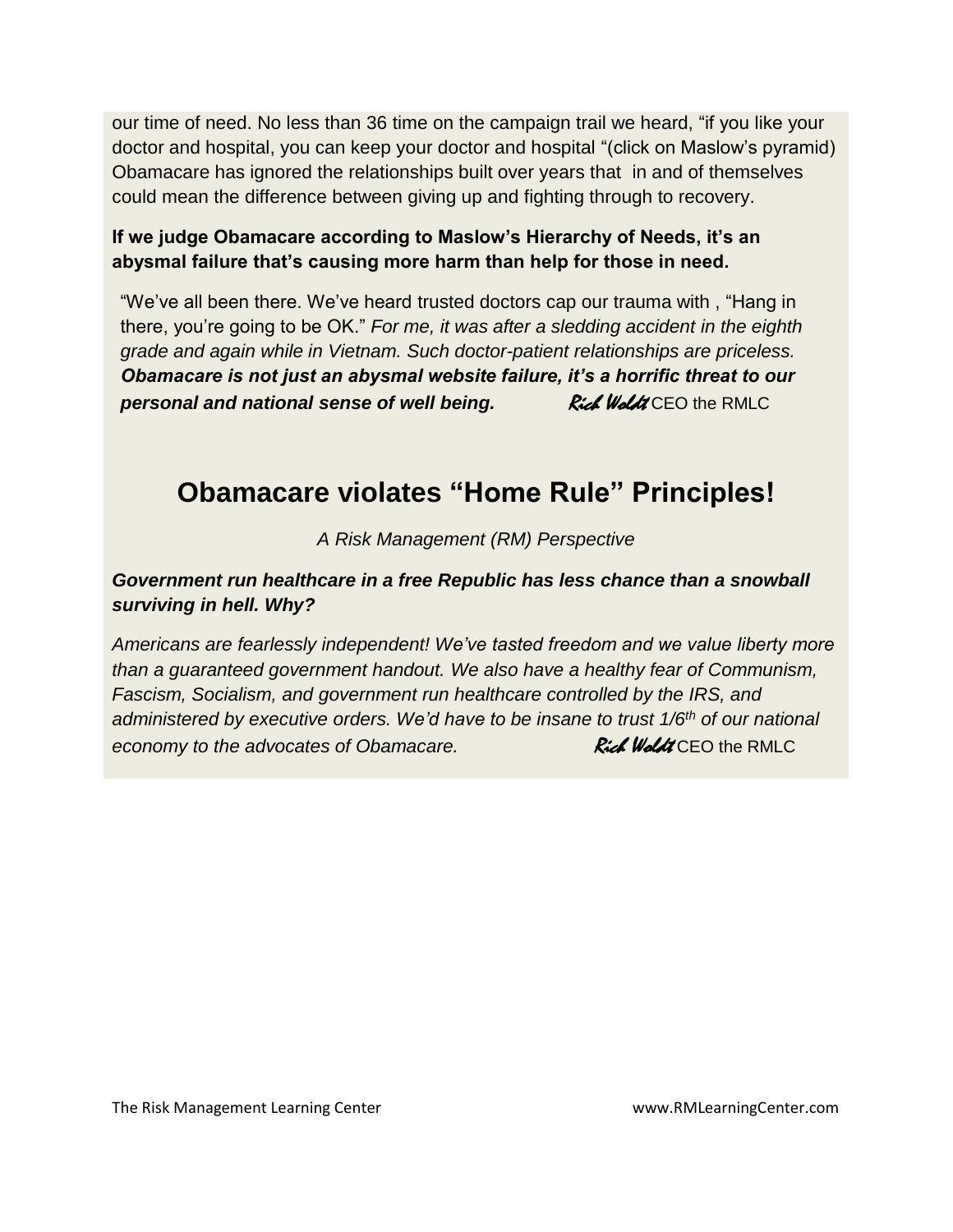

**Thomas Jefferson said***: "When the people fear the government, there is tyranny. When the government fears the people, there is liberty."* 

"Repealing Obamacare will do more than regain our freedom of choice. Repealing Obamacare will restore our liberty! " Rich Woldt CEO the RMLC

#### **Obamacare has been tried before, and failed!**

*A Risk Management (RM) Perspective*

**Obamacare is not our first attempt at government run healthcare.** Every U.S. President since the Great Depression has tried and failed to merge our U.S. free market health insurance industry into a government run healthcare system**. Obamacare is nothing more than a reworking of "Hilary Clinton-care."** 

**Why have they failed?** They practice no meaningful underwriting, and ignore virtually all Risk Management principles and practices. For example, they dump everyone into one national risk' pool, assuming everyone needs let alone wants to be insured. In the real world, older women seldom need or want maternity cover and men never do. Christians refuse to pay for abortion cover, and faith-healers know they'll never need a doctor. They falsely think a government exchanges can affectively spread pooled risks.

**To add insult to injury,** Obamacare has failed to identify let alone manage the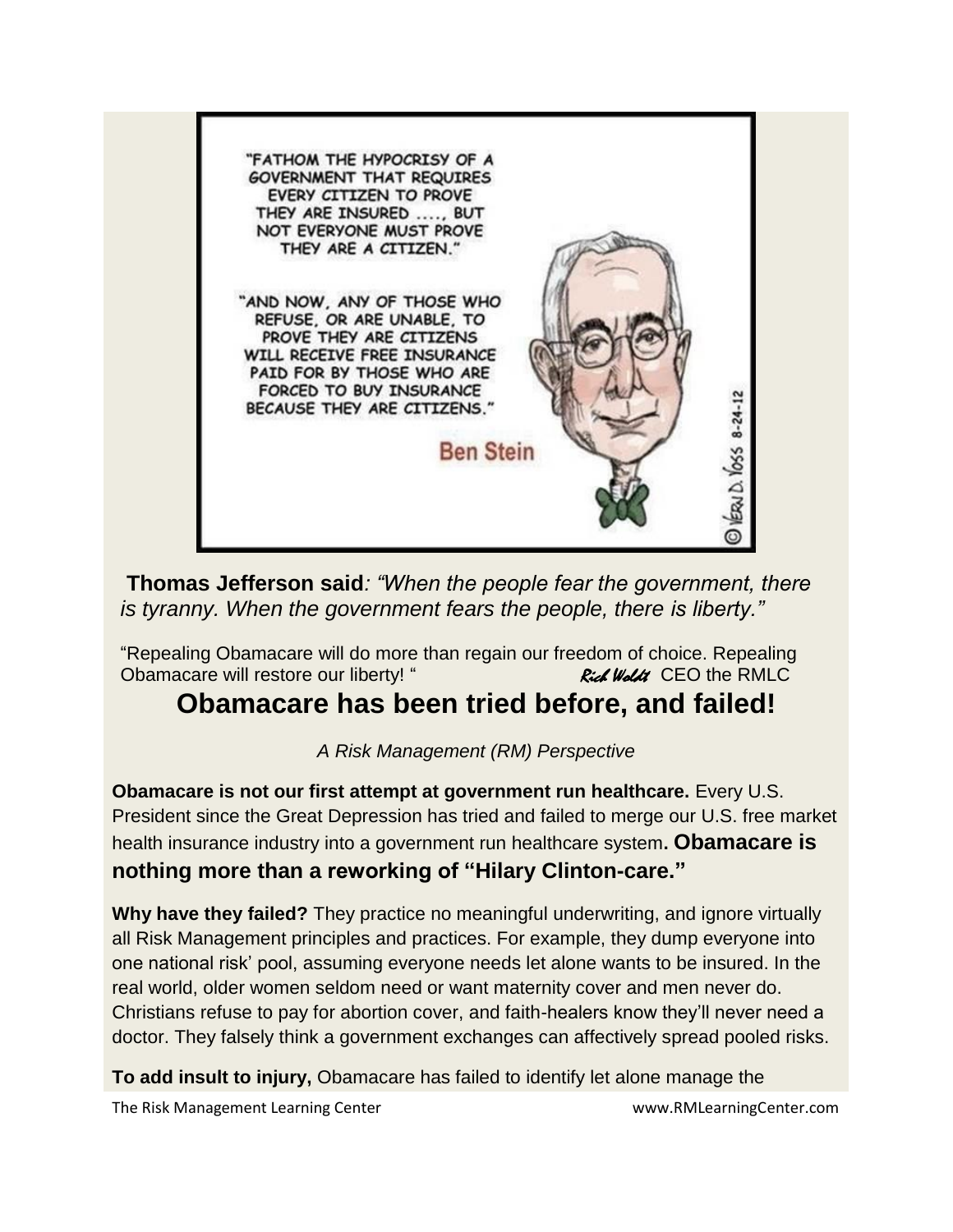enormous fraud, dishonesty, internet scam, and identity theft risks created by not-vetted navigators entering confidential financial information into a government' exchange.

**The only way we'll rescue our healthcare system is to repeal Obamacare, return to free market underwriting, and limit government to regulating, not running our private sector industries.** The only way we'll keep Obamacare afloat is to pay ever higher premiums, accept ever larger deductibles, and increase taxpayer subsidies.

**Should Obamacare be repealed?** The main-street media, FOX, Judicial Watch" [http://www.judicialwatch.org/press-room,](http://www.judicialwatch.org/press-room) and virtually every experienced risk manager all now consider Obamacare "**A big American mistake!"**

**Can we salvage Obamacare?** Not if we want to regain the trust and confidence of the American people. JFK challenged us to land a man on the moon. Reagan demanded the Russians "Tear down that wall!"Obama asked us to rework Hillary Clinton Care, changing little and thereby causing a predictable train wreck.

There is a better way to cure our healthcare system, repair our broken health insurance industry, and grow our economy. All we need to do is reopen our private sector health insurance industry and mission companies to create cost effective insuring pools appropriate for every segment of society, limiting government involvement to ensuring the safety and soundness of insuring companies. Sound familiar? **Let's review tested Risk Management and Insurance principles dating back to 1935,** 

Rich Woldt - CEO the RMLC

## **Risk Management and Insurance Principles - 1935**

Let's begin with a test, to see how much you remember from Risk Management #101 and "Management of Insurance Enterprises;" two courses taught at the University of Wisconsin since 1935. **Answer the following questions:** What's a risk? How many types of risk are there? What are the three steps used to manage risks? How are risks identified and measured? Name five RM control tools? Who's responsible for managing the risks you create or choose to take? In what order are risk controls used?

The Risk Management Learning Center www.RMLearningCenter.com **Answers:** Risks are the uncertainty of loss." There are **two type;** "Pure" and "Speculative." Pure risks result only in loss, while Speculative risks hold out the possibility for both gain and loss. Managing risks involve **three steps** (Identify, Measure, and Control). Risks are measured by their frequency and severity. Once all risks have been identified and measured, **five tools** are used to control each risk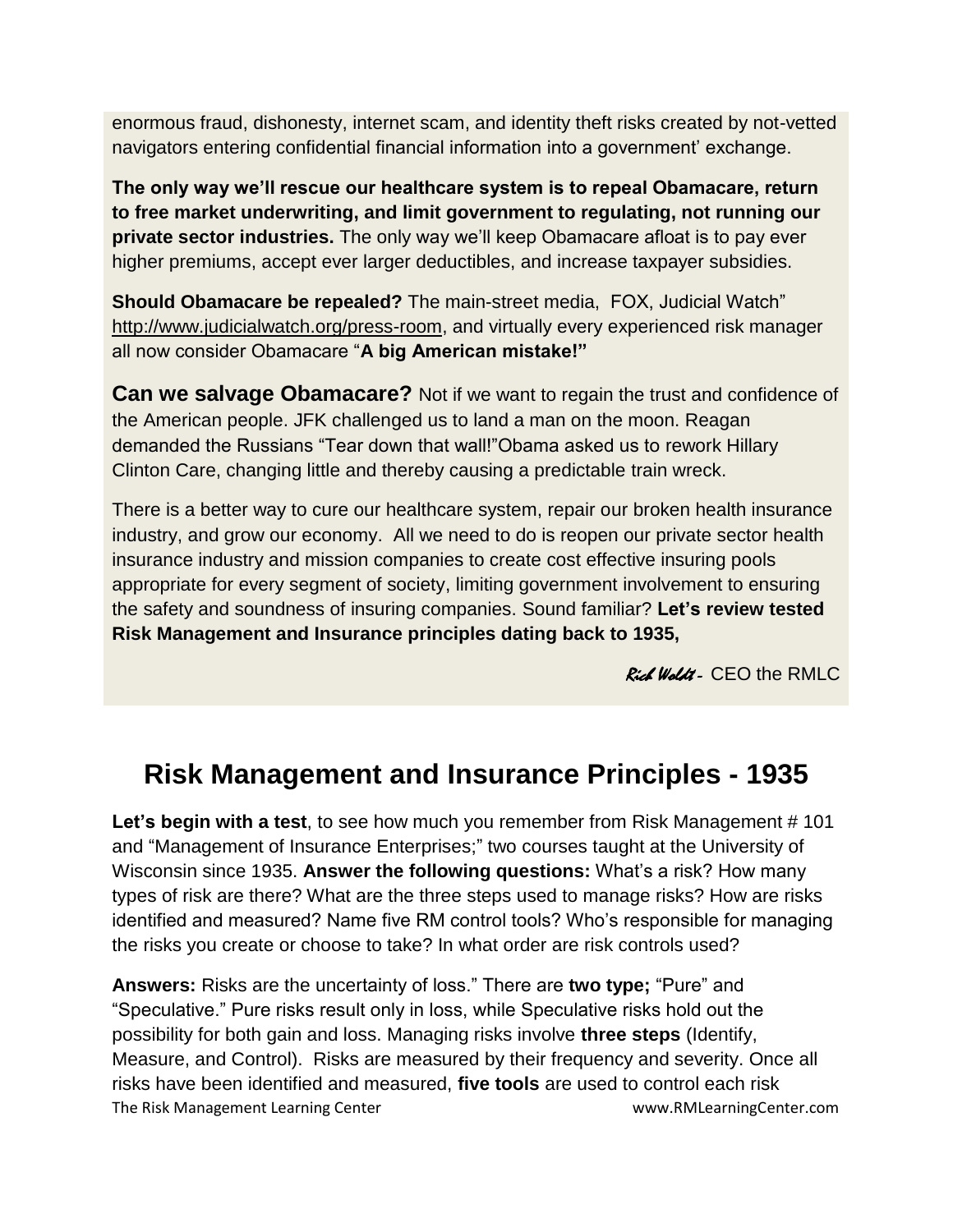(Avoid, Reduce, Spread, Assume, and Transfer). **Everyone is responsible for managing the risks they take or create.** Risk controls are used in the following order: First, ask yourself if you can or want to **"Avoid"** the risk. For example, run away from the gun fight you know you can't win. Next, **"Reduce"** the risk. For example, carry a gun and learn to shoot. Third**, "Spread"** the risk. For example, put your ice fishing shanties on different lakes so a fire in one won't burn down the others. Fourth, **"Assume"** that part of the risk you can afford. For example, taking the \$100 deductable on your auto insurance, knowing you can afford to pay for a scratched fender. Finally, and I emphasis finally, **"Transfer"** the remaining risk into a pool of insurance, through a hold harmless agreement, or a binding legal contract. For example, credit unions that handle large amounts of currency on and off premise purchase a fidelity bond to cover robbery losses, Workers Compensation to indemnify injured messengers, and hire armored car services to effectively transfer the risk of robbery to a qualified carrier.

## **So there you have it!**

*(Is ice fishing in the nude, an insurable risk?)*

**Health insurance is not:** The **"first tool"** of Risk Management;" where you can "avoid" fishing in the nude and stay home. It's not the **"second tool**" of Risk Management, where you have to stay in a heated shanty. It's not the **"third tool**" of Risk Management; where you limit giving your cold to a few close friends, nor is it the **"fourth tool**" of Risk Management;" where you assume what you can afford. It's the **"fifth and final tool**" you use after you've taken a risk, done what you can to reduce the danger, spread out your potential pain, and assumed as much as you dare before **"transferring" the risk that's left to someone else. Someone else who'll be able to indemnify or put you back in the same or similar shape you were in before you exposed it all stepping out on the ice in nothing more than your birthday suit.** 

**What's wrong with Obamacare, or for that matter all forms of socialized healthcare, is it holds taxpayers primarily responsible for the risk taking behavior of all U.S. citizens.** I forgot, to make it worse, under Obamacare, taxpayer liability doesn't stop at the border.

**Obamacare assumes:** requiring us to pay skyrocketing premiums and accept escalating deductibles, along with being denied medical attention from hospitals forced out of their exchange, and their "death panels" denying medical attention based on age or financial status, will all be enough incentive for us to dress warm. It's time to repeal Obamacare and start over. It's time for "Home Rule Healthcare and Insurance." A private sector healthcare program you'll be happy to sell your kids the next time they come to dinner. (*Author's note: If you didn't get it, that's a pimp on the commercials*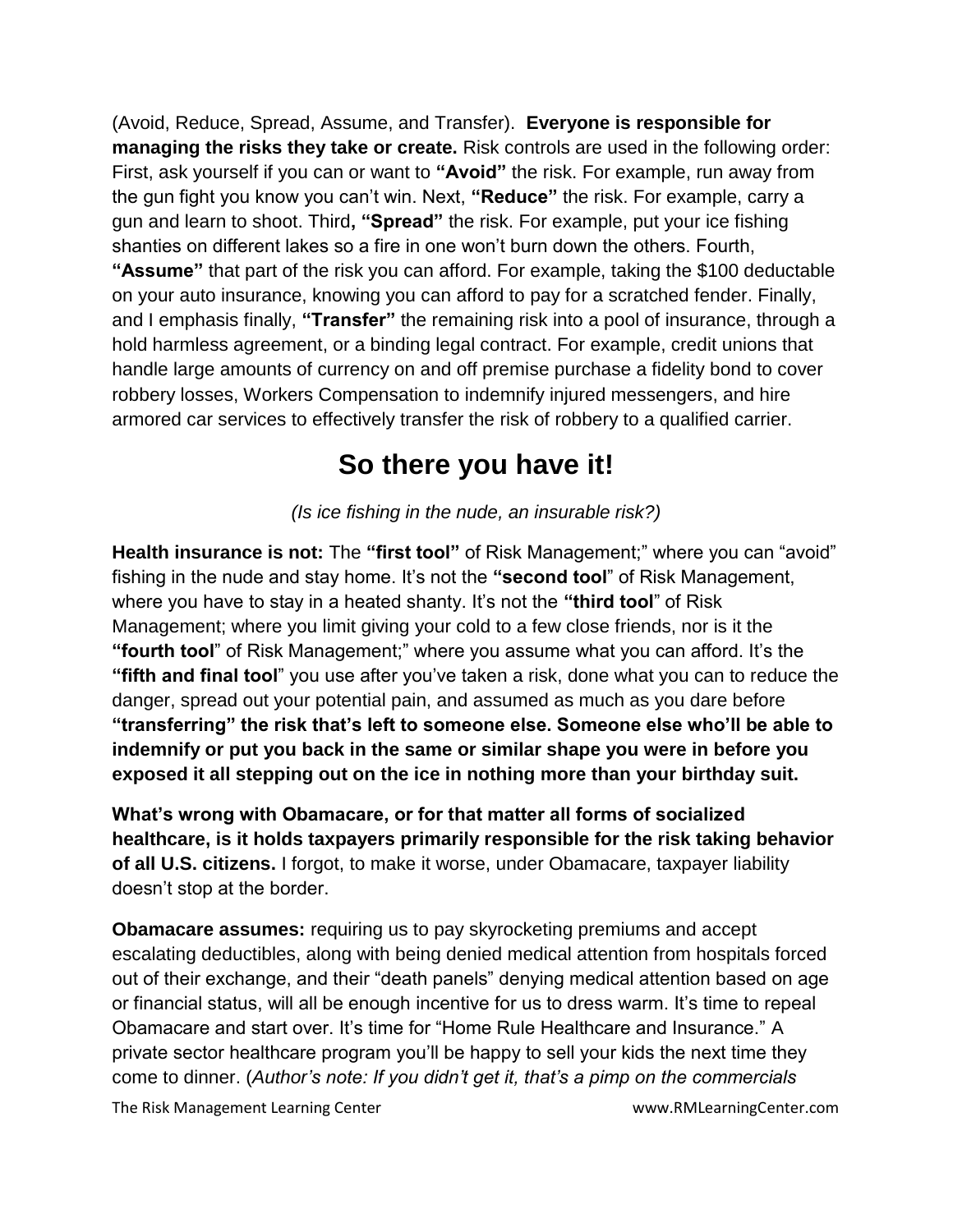*AARP ran over Thanksgiving 2013. Parents were asked to talk to their kids about health insurance while at diner on Thanksgiving Day. AARP and the company underwriting their health insurance are huge supporters of Obamacare. Can you guess why\$)*

**Note to CURMs: Now that the U.S. Democratic' controlled Senate used the Nuclear Option, allowing them now to elect Supreme Court justices and members of the Obamacare death panel with a simple majority; we're screwed!**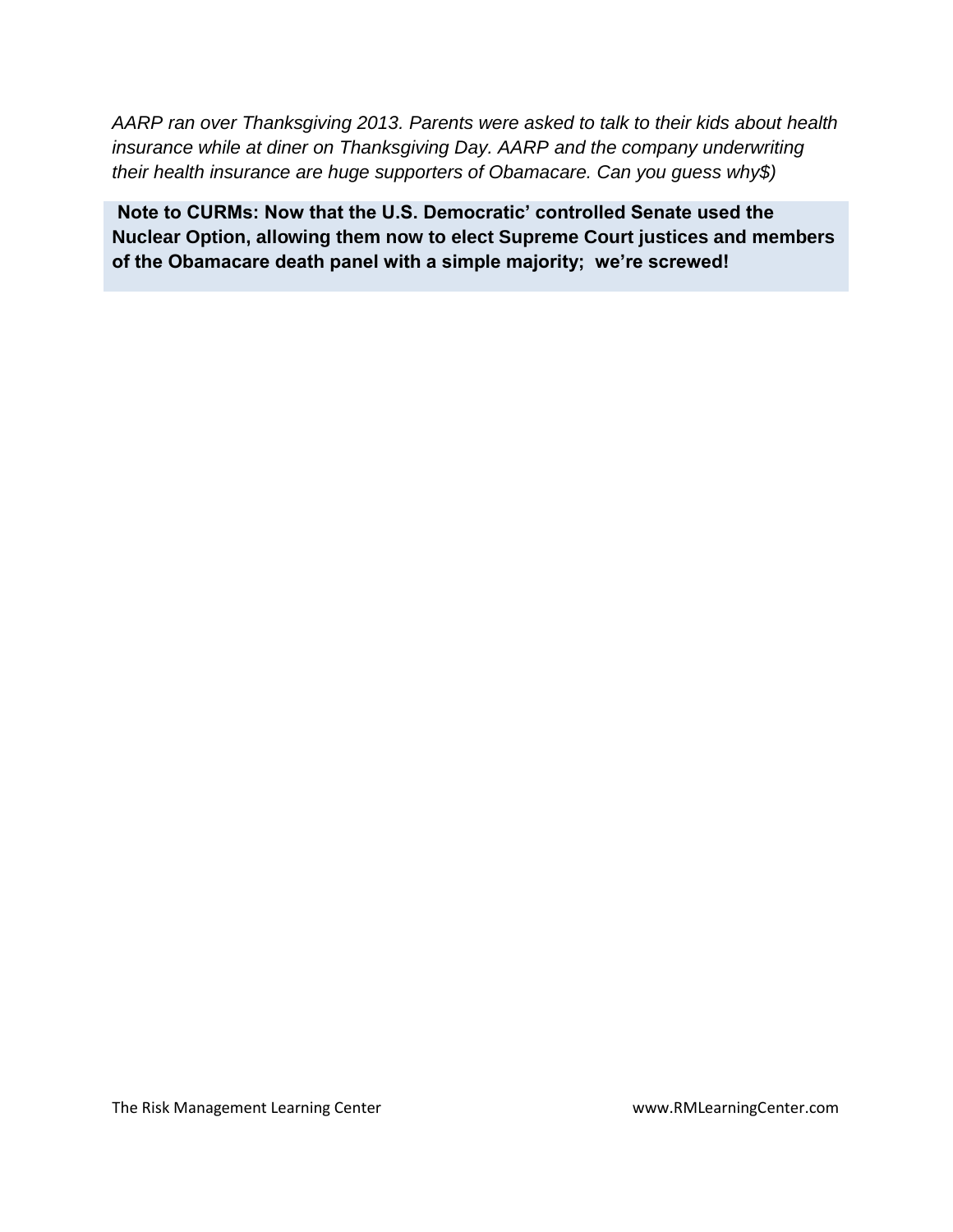## **Obamacare Underwriters! Were they drunk?**

If Obamacare underwriters aren't drinking, they should be. At least than they'd have an excuse for the mistakes they're making. Unfortunately, If what they're doing wasn't so seriously sad, we could just laugh them off, but if someone doesn't put a fork in their stupidity we're all going to suffer the first time an Obamacare policy holder files a claim. Let's take a sobering look at from where the "Underwriter" title came and why what they're doing is going to devastate our healthcare system.

The term "Underwriter" was first used in London bars when insuring agents sign ship titles under the name of the ship owner, indicating they'd indemnify the ship owner if his ship was lost at sea. The story most often told involves ten not to sober ship owners planning to set sail the next day on ships and cargo each valued at \$1,000. At the end of the bar was an insurance Underwriter, speculating the odds were good that nine would sail safely and one would be sunk at sea.

He bid the ship owners to bring both titles to their vessels and an inventory of their cargo to the bar at daybreak. He agreed that if they all sailed sober, with adequate provisions, and an experienced crew he'd insure each vessel for 105 each. As luck would have it all showed up the next morning, and after inspecting each ship and crew, the businessman wrote his name under the ship owner's name on the title, collected his \$1,050 and thereby became London's first insurance "Underwriter."

Ten of the eleven ships with cargo sailed for the New World. One of the ten sunk and nine made it safely with cargo to Boston Harbor. The owner of the ship that sunk collected his \$1,000, leaving the Underwriter \$49 to pay off his bar bill leaving him a dollar profit in his pocket.

The underwriter went on to organize other ship owner s into "pools" based on types of cargo and style of ship. Eventually he was able to insure not only their cargo and ships but based on health habits and training he was able to offer crew members both individual and group "Life" and "Health" insurance at an affordable cost.

Separating crew members into pools based on their age, experience, and willingness to take responsibility for themselves, the Underwriter was able to accurately calculate his potential losses and charge premiums based on the risks each insured brought to the pool. The larger the pool, the easier it was to predict losses. The easier it was to predict losses, the more profit could be reinvested to promote healthier life styles and longer lives, which in turned lead to lower deductibles and premiums for all. Eventually, every ship, captain and crew setting sail for the New World had more than affordable health insurance.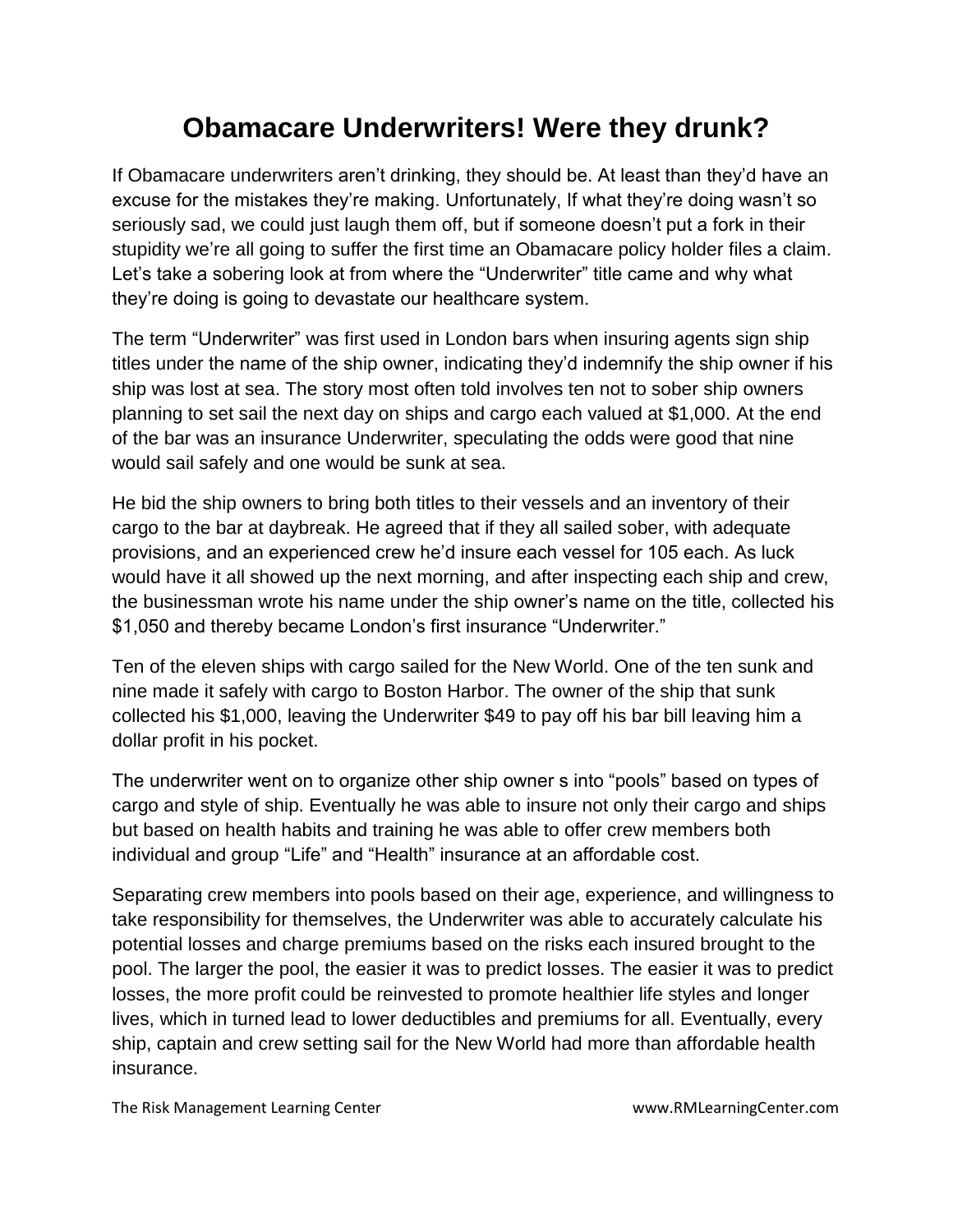All went well until governments on both sides of the Atlantic decided to tax the Underwriters income, not to mention the ship owners ship and income and the income of the crew and all dockhands loading and unloading the ships. Eventually both governments taxed the water they drank and the rationed the air they breathed. It didn't take long and the government got jealous of each other and decided to not only tax but take over the Underwriter's business knowing they could do a better job.

Unfortunately, neither government knew anything about insurance let alone Risk Management and Underwriting so it didn't take long for them to hire unemployed mail carriers underwrite and settle claims; raising taxes to hire lawyers to defend law suits all the way to the Supreme Court. To find new ships to underwrite, they hung bill boards all up and down the docks, saying; "Come one, come all, come as you are." No one will be denied."

Before the end of the first month, ships of every shape and size showed up at the dock. Some had experienced crews, many did not. Some had good timber but most had dry rot. Soon the government underwrote every ship, buying some for back taxes and salvaging others mysteriously sunk in the harbor.

The morale of the story is: If we don't get the government out of the health insurance business, we're all going to be taxed into bankruptcy and our ships will be sunk.

Another glaring problem with Obamacare and for that matter all government run healthcare programs is there is no incentive to chart a safer course through life, stay healthy, or accept responsibility for ourselves. No matter how we paint this pig called Obamacare, eventually it'll drain taxpayers dry, add trillions to our national debt, and leave us all no choice but to raise the debt ceiling; which eventually will destroy our economy.

Anyone who believes Obamacare is good for our country needs to spend time in our Risk Management Learning Center library at [www.RMLearningCenter.com,](http://www.rmlearningcenter.com/) I'll put my money on a private sector underwriter any day of the week.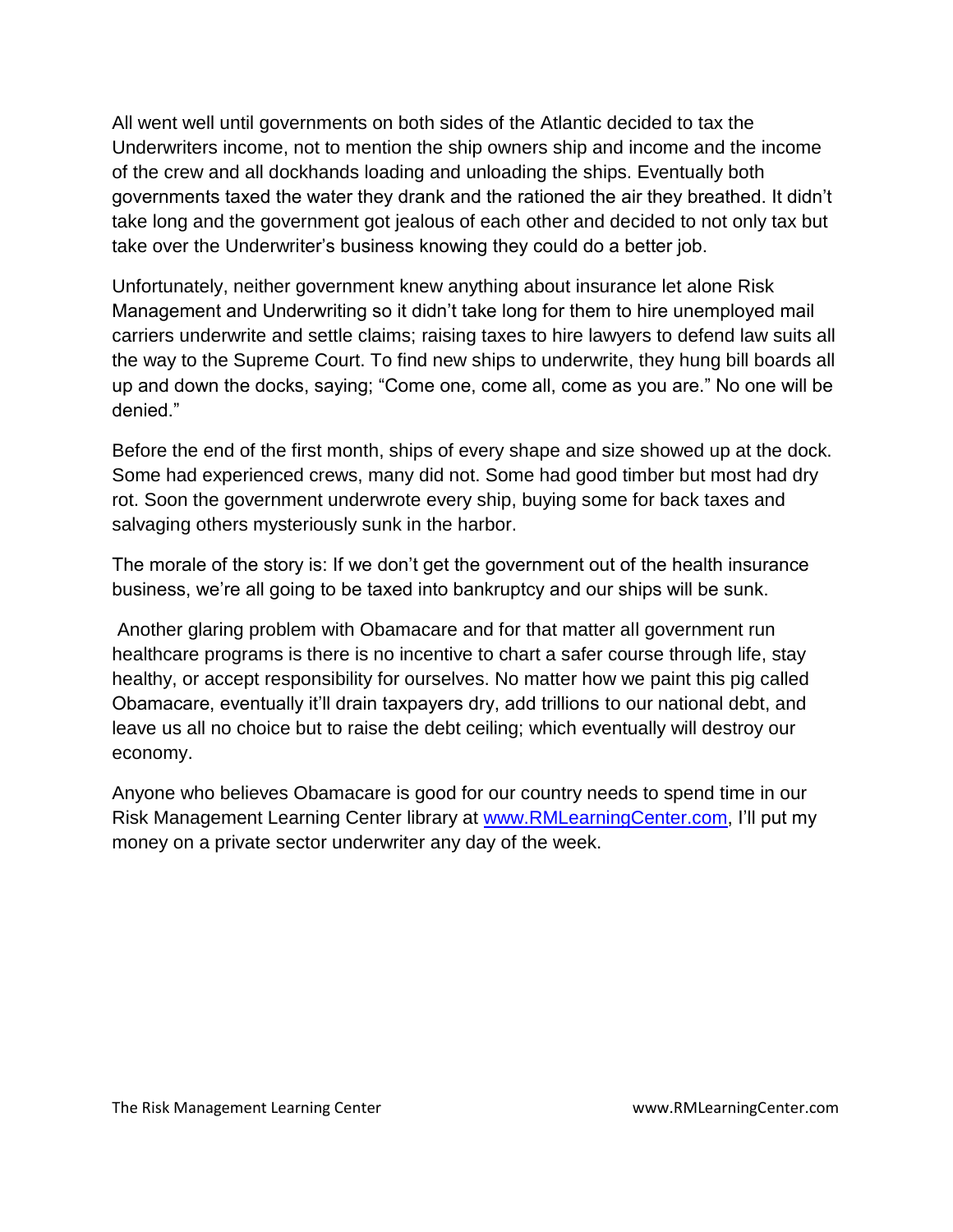#### **We've heard the Obamacare wake-up call!**

**The majority of U.S. citizens have! It took the forced cancelation of policies and required enrolment into Obamacare** for us to realize we're losing our freedom of choice and the liberty our forefathers fought so hard to provide. **Unfortunately, our lost freedom is only the tip of the iceberg.** The trust we've lost in government as a result of the fraud, dishonesty, internet scams, and identity theft losses caused by their notvetted Obamacare' navigators, is driving the cost of healthcare and insurance through the roof and the honor and character of our elected officials down the drain.

## **Not everyone needs health insurance!**

**There are many creative ways to transfer risks to someone else other than into a pool of insurance. The problem with Obamacare is I predict, once the** political marketing hype and campaign rhetoric dies, those relying on premium subsidies will bailout on Obamacare until they have a major health concern and then they'll just sign up, pay premiums until they're well and cancel their coverage. Remember, they only need to have insurance at tax time. Statistically, someone qualifying for a subsidy in 2015 will be better served keeping a subsidy and turning down a \$2500 annual increase in salary. While subsidies might be helpful in our economy in the short term, they'll have an overall stagnating effect over the long haul.

At one extreme, escalating costs create stress and anxiety, while at the other extreme, government subsidies and handouts lead to apathy and depression. It's not far reaching to wonder if Obamacare will have the same impact on future generations that Prohibition and the Great Depression had on past.

If you're young and healthy, you might be better off taking a job offering Workers' Compensation, paying a penalty, and escaping the financial clutches of Obamacare.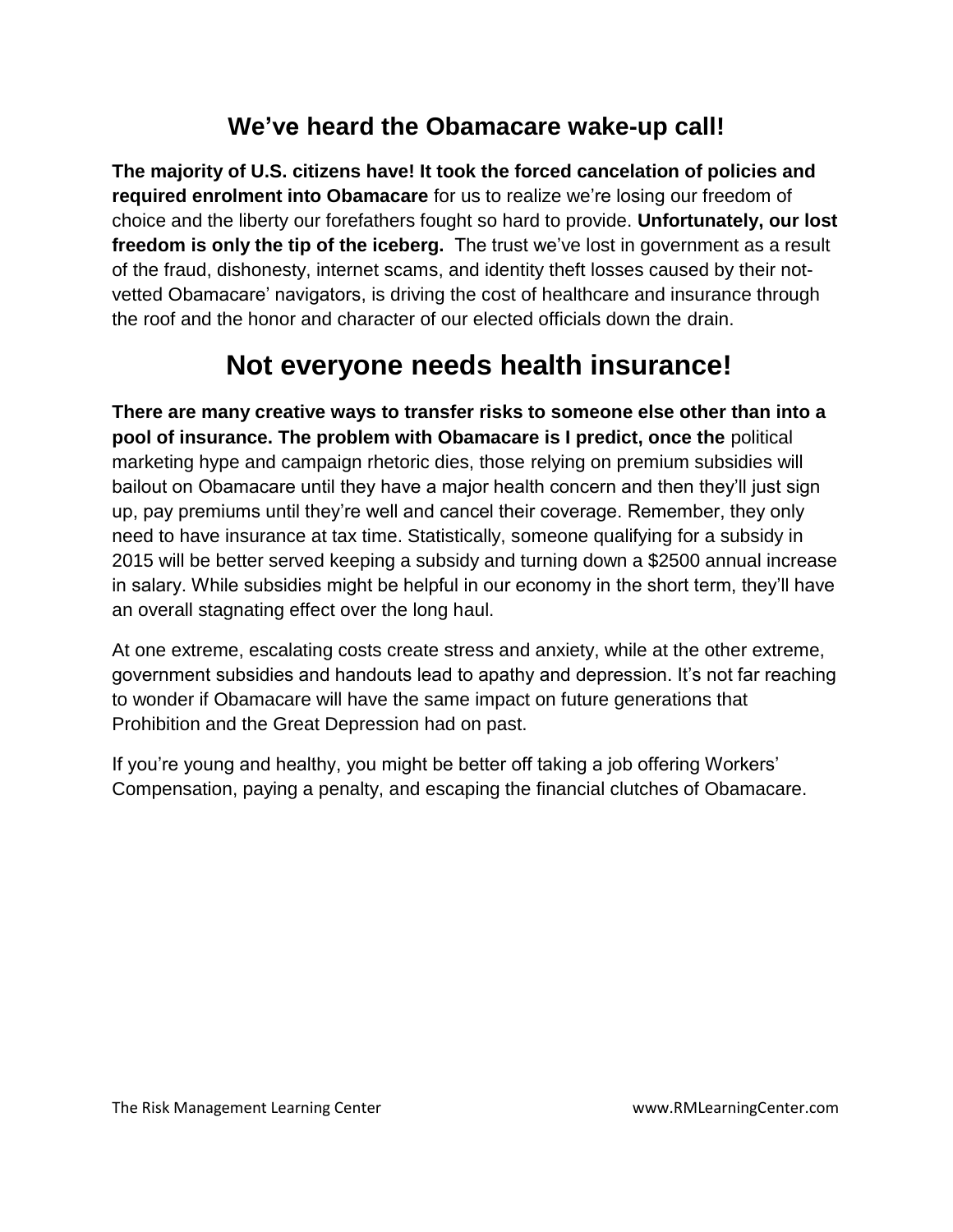## **Where did Obamacare go wrong?**

**The fundamental Risk Management' flaw in Obamacare is it transfers 100% of healthcare risks into one insuring pool, relying on premiums collected plus taxpayer subsidies to cover administration costs and indemnify patients.** To add injury to illness, Obamacare' panels are authorized to restrict access to healthcare, limit what will be paid to doctors and hospitals, and exclude specialty clinics and hospitals from their government run exchange. While Obamacare might authorize your General practitioner, there are no guarantees it'll allow you to choose University Hospitals or medical facilities that specialize in healthcare research and development (R&D). The IRS will oversee Obamacare and will dictate who qualifies for tax subsidies and who is exempt from the law. Unions and corporate supporters of the Obama administration have already received compliance extensions and guaranteed subsidies.

## **So, if we passed it, why can't we repeal it?**

**The answer is, we can! Obamacare advocates believe we're on the right track. The majority of U.S citizens disagree.** It's time we repeal Obamacare and turn U.S healthcare and insurance back to the private sector. It's time we recommit to internationally recognized Risk Management principles and practices, and launch a truly affordable healthcare system built from the grassroots and grounded by "Home-Rule" principles and practices. *A simple solution might be to pass a law restoring our right to purchase the health insurance we prefer directly from a licensed health insurance company that is marketing the insurance policy we want to purchase; and, allow those who advocate Obamacare purchase it from the Federal exchange. What a novel idea!* 

**If we can repeal and recover from prohibition, we can repeal and recover from Obamacare. It's time for affordable U.S. Home-Rule Healthcare and Insurance. Healthcare for the people, by the people, and from the people! What another novel idea! Rich Woldt CEO the RMLC**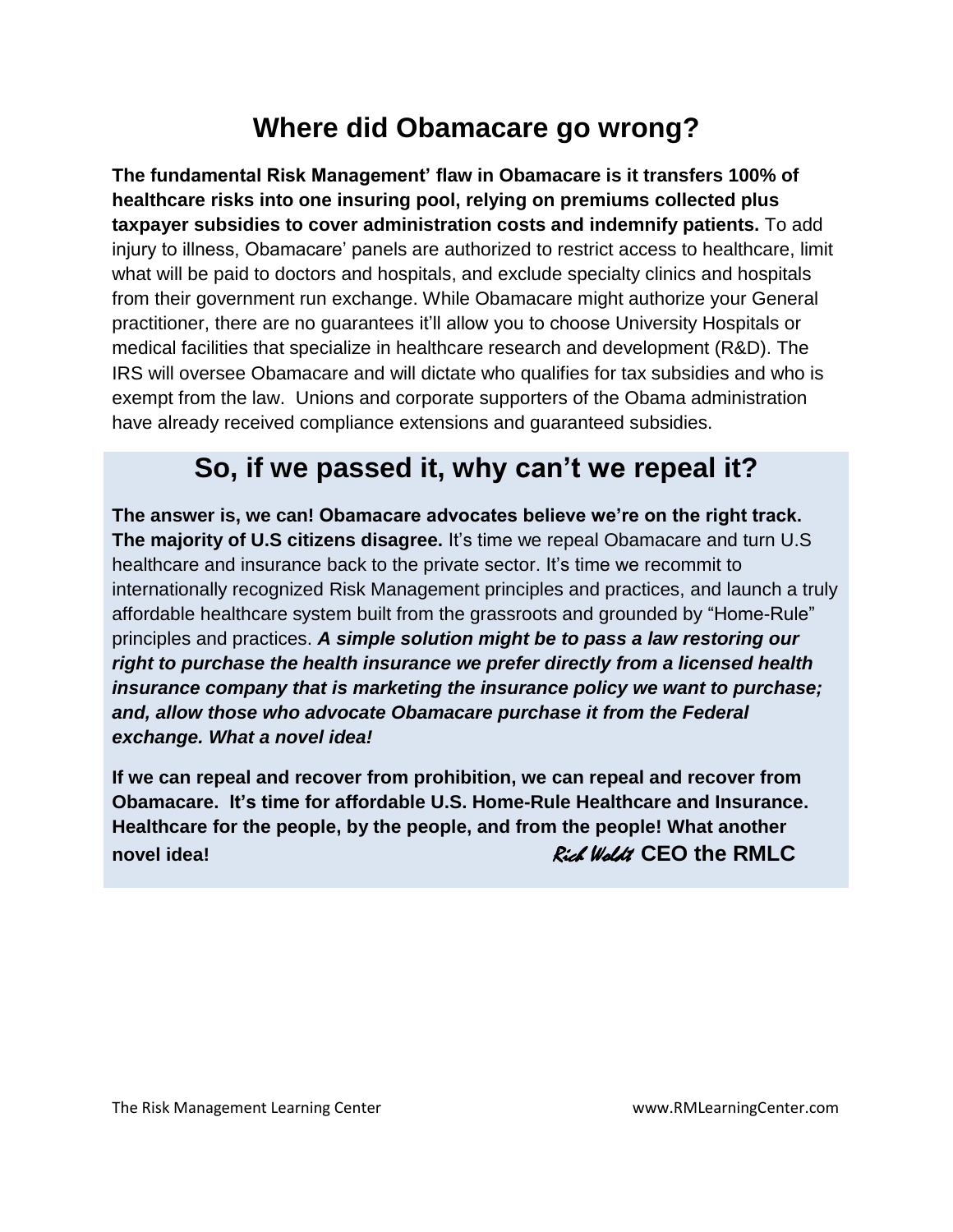# **Home Rule Healthcare and Insurance!**

**Until Obamacare, we lived in a country that honored "Home-rule"** principles, guaranteeing no government had the right to tell us what health risks we can take, or when, where, and how risks not assumed had to be transferred. Obamacare first violated our religious freedom when it forced Christians to purchase abortion contracts. It than ignored our right to free enterprise when it forced insurance companies to market only contracts with which the Obama administration agrees.

**In no small way,** Obamacare violates our rights to home rule and self determination. **In no small way,** Obamacare endangers the quality of our healthcare while driving hospitals and doctors out of business. **In no small way,** Obamacare, flies in the face of the "Home Rule" doctrine, trumps our liberty, and denies us our freedom. **Anyone that fails to see the threat Obamacare poses for our Republic, is failing to see the threat Obamacare is to their family and future.** 

### **Introducing "Home-Rule (HR) Healthcare and Insurance"**

#### *A Risk Management Cure for Obamacare*

## **Sample Mission Statement!**

- **We'll honor America's "Home Rule" and religious traditions, on which our country has been built,**
- **We'll manage the trauma created by Obamacare!**
- **We'll identify, measure, and recommend controls for all risks created by "Home-Rule Healthcare" and recommended tools of transfer.**
- **We'll adopt sound Risk Management principles and practices to provide cost effective healthcare insurance for every U.S. citizen; guaranteed from conception until death and beyond.**
- **We'll hold insured's responsible for managing their own healthcare risks and accountable for transferring risks into an insuring pool of choice.**
- **Finally, we'll hold the Federal governments responsible for ensuring healthcare providers and health insurance companies deliver consistently high quality, timely, and cost effective healthcare products and services.**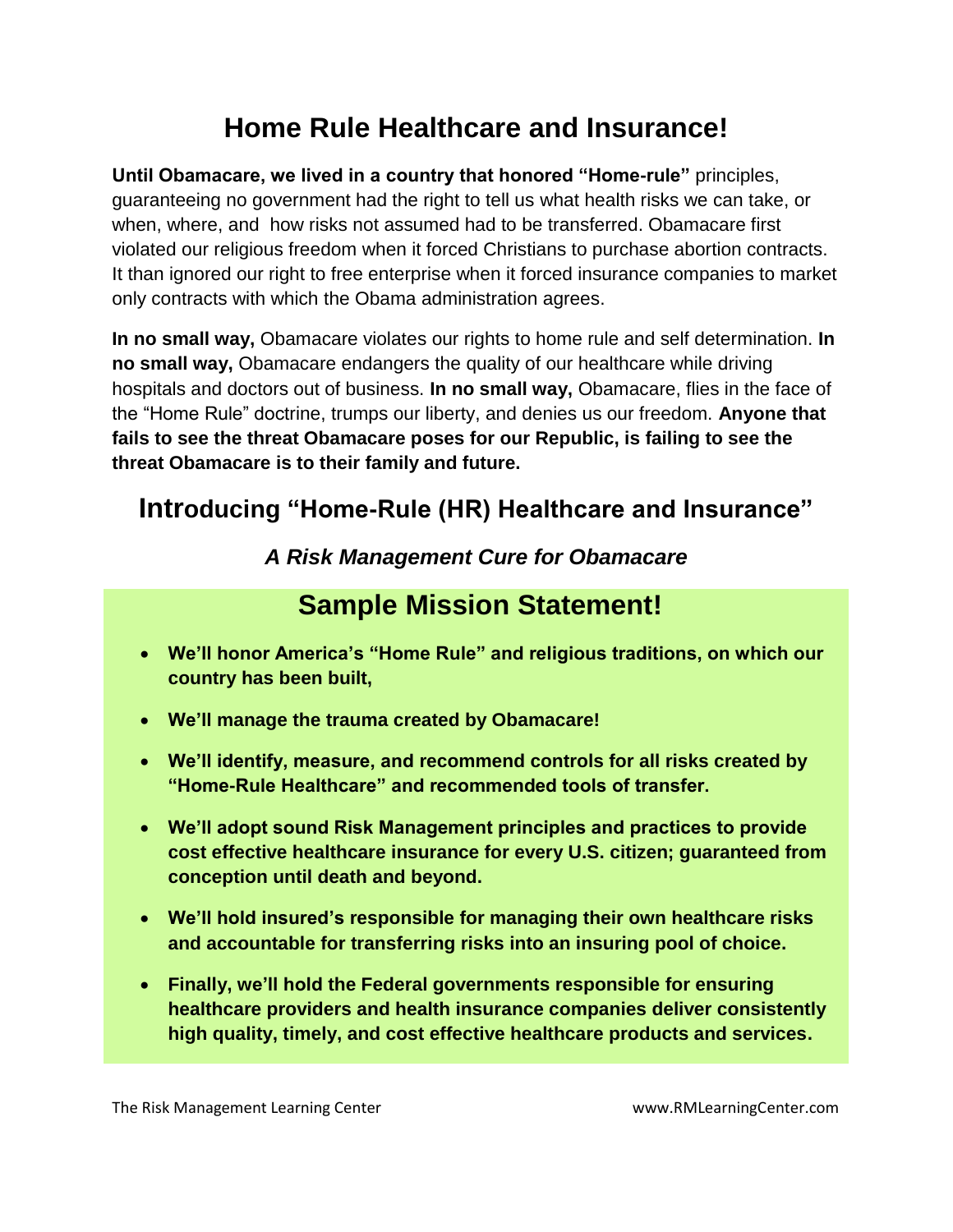# **HR' Healthcare' Heroes and Mentors (1945 – 2014)**

*We've all grown up mentored by heroes, patriots, and parents charting our history, influencing our character, and instilling core values that can't be bought and shouldn't be lost. That is unless we let down our guard, turn our back, and march only to the loudest drummer. Such is the case called "Obamacare."* 

*We've sent too many to Washington who are willing to ignore the values on which our country has been built. Too many who've bent to the rhetoric of their leader rather than listen to the voice of their constituents. As one of my mentor's would say, "It's time we turn this wagon around!"* **Example 20 All 20 All 20 All 20 All 20 All 20 All 20 All 20 All 20 All 20 All 20 All 20 All 20 All 20 All 20 All 20 All 20 All 20 All 20 All 20 All 20 All 20 All 20 All 20 All 20 All 20 All 20 A** 



#### **Words of wisdom from Chief Oshkosh**

I was blessed to grow up in Door County having Menominee Indian' Chief Roy Oshkosh (Tschekatch'Ake'Mau III) as our family friend, scout leader, and mentor.

**He shared many words of wisdom such as:** "Lock your car, there are a lot of white men around here," reminding us what happened when his tribe trusted our government. "Don't judge anyone until you walk a mile in their moccasins," and **"Hand someone a loaf of bread and you'll feed them for a day; teach them to plant wheat; you'll feed them for a lifetime."**

## *It's time to walk a mile in the moccasins of the injured, sick, and uninsured!*

*It's called "Home-Rule Healthcare and Insurance," because every healthcare decision and every health insurance contract' purchase is made by the head of the household, not the government. That means no one, nor any government has the right to tell us what health risks to take or not take, nor tell us how to manage our risks or transfer them to the health insurance pool of our choice!* **If we're going to turn the Obamacare wagon around, We'd be wise to:**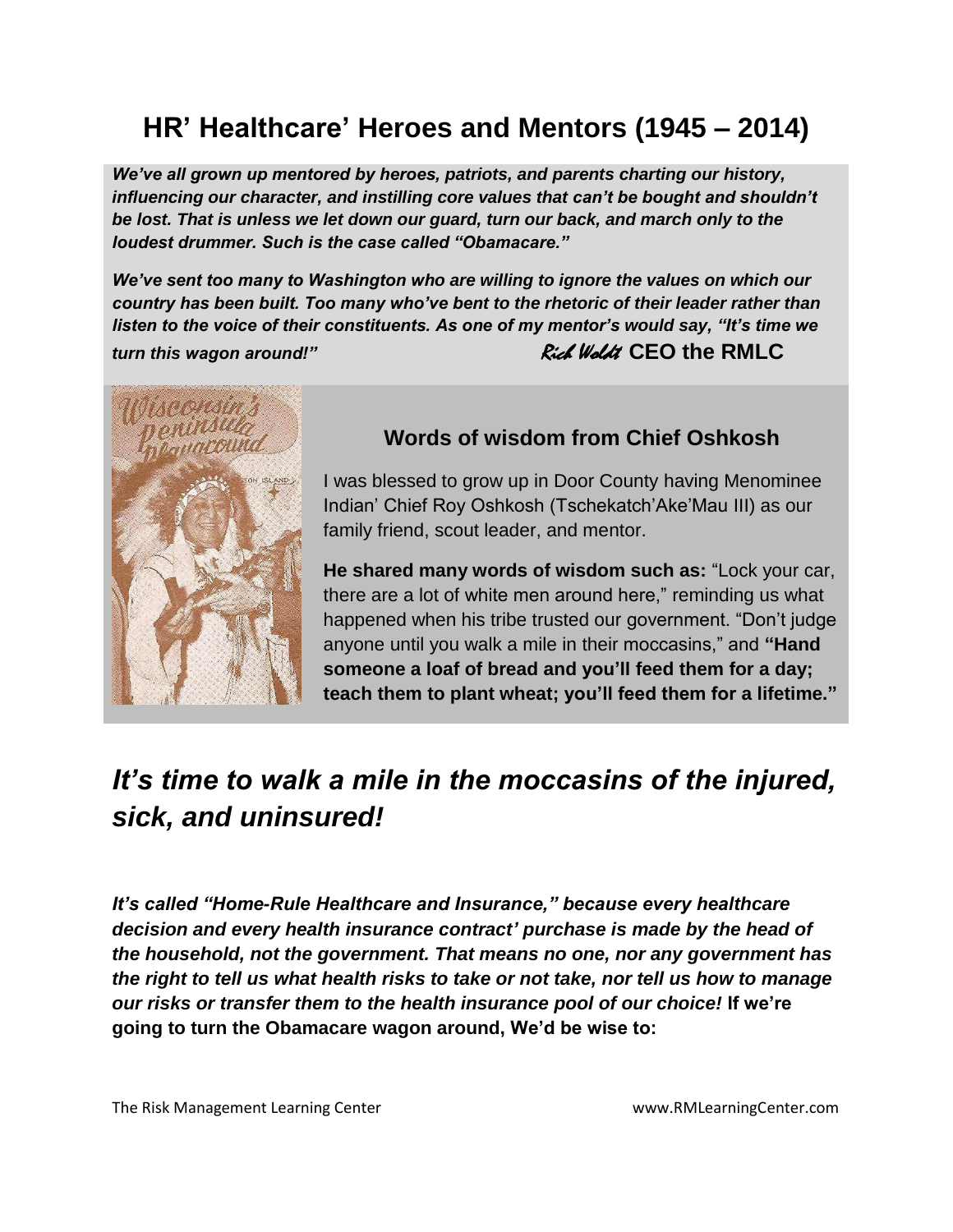- **Launch a "Home Rule Healthcare and Insurance,"** initiative that's driven and controlled by the grass roots, fashioned after the world credit union movement ; and, by design, the virtual opposite of Obamacare.
- **Adopt the motto, "Hand them an insurance policy and we protect them for today, teach them to manage their risks and we protect them for a lifetime."**
- **Design healthcare' missions immune to political sabotage,** supported by preapproved mission' statements, and launched to serve the healthcare needs of those most vulnerable to financial ruin.
- **Benchmark Obamacare,** salvage what we can, and retire the rest before it bankrupts our country, destroys our healthcare system, and implodes our health insurance industry.
- **Turn back the clock** and benchmark U.S. healthcare and health insurance industries before the advent of Obamacare. **Than launch a unified command focused on rooting out fraud, dishonesty, and frivolous law suits from our U.S. healthcare system.**
- **Promote Risk Management principles and practices** on which our country has been built and guarantee insurability for all U.S. citizens from conception until death. And,
- **Teach the Incident Command System (ICS)** and launch three operational periods following Maslow's Hierarchy of Needs. The first operational period should focus on physiological and belongingness needs, the second on recovery, and the third on long-range reconstruction of our U.S. healthcare and insurance industries.

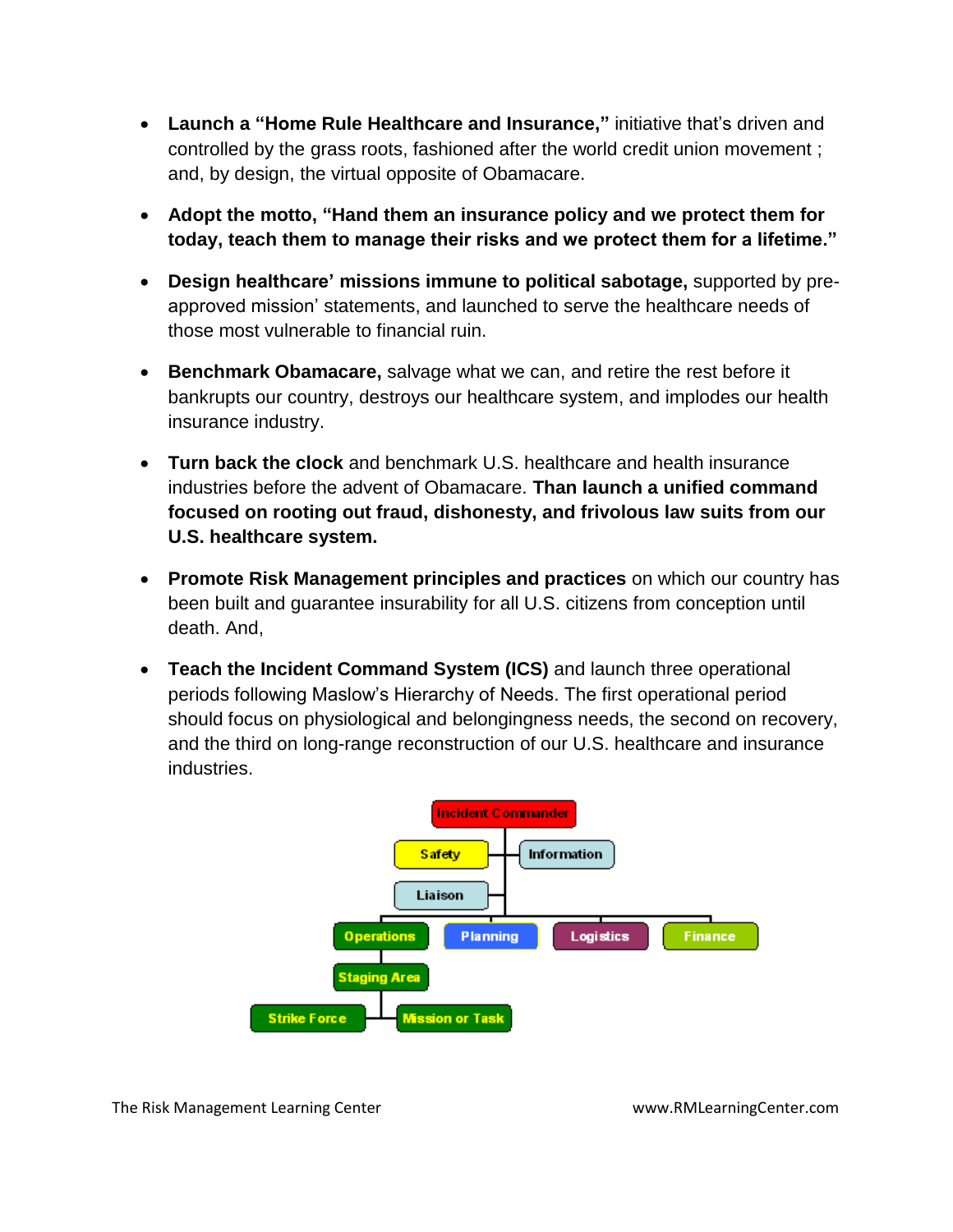- o **Operational Period I (first three months):** Focused on Indemnifying, i.e. putting U.S. citizens/victims of Obamacare back in the same or similar position they were prior to the law. This period allows time for insurance companies to rehire personnel, file and reissue policies, and honor claims filed during the Obamacare gap. Note: Government subsidized reinsurance should be used when reinstated policy loss ratios exceed 85% of revenue earned.
- o **Operational Period II (First six months): Focused on salvaging Obamacare assets, to include taxpayer investments in the government website.** And, reengineering the website to be a brokerage site navigating the uninsured to licensed agents in the private sector.
	- **During Operational Period II,** We'd create a consortium of U.S. chartered banks, credit unions, and health insurance companies to focus on "spreading" and "transferring" healthcare risks into an international reinsurance pool.
	- **Each State should be represented by two "experienced" risk managers, two health insurance underwriters, and two experienced actuaries,** required to meet annually to benchmark the U.S. healthcare and insurance industry' goals and objectives.

*(Their primary goal is to provide affordable healthcare to every U.S. citizen from conception until death. Written benchmark reports should be submitted to Congress annually; accompanied by Strategic Action Plans (SAP), written to influence U.S healthcare and health insurance mission statements for the coming year.)* 

o **Operational Period III (First 12 months):** Focused on creating national and international high risk reinsurance pools as well as reinsurance pools for pre-existing injuries and illnesses. Create a reinsurance consortium so reinsurance premium subsidies can be prorated to U.S. Licensed companies and organizations in the consortium. **Note**: *The goal is to create an actuarially sound pool featuring reasonable deductibles and caps geared to losses paid from the pools. While the pool may need government subsidies in the beginning, over time consortium goals should be to make reinsurance pools actuarially sound and supported exclusively by the private sector.*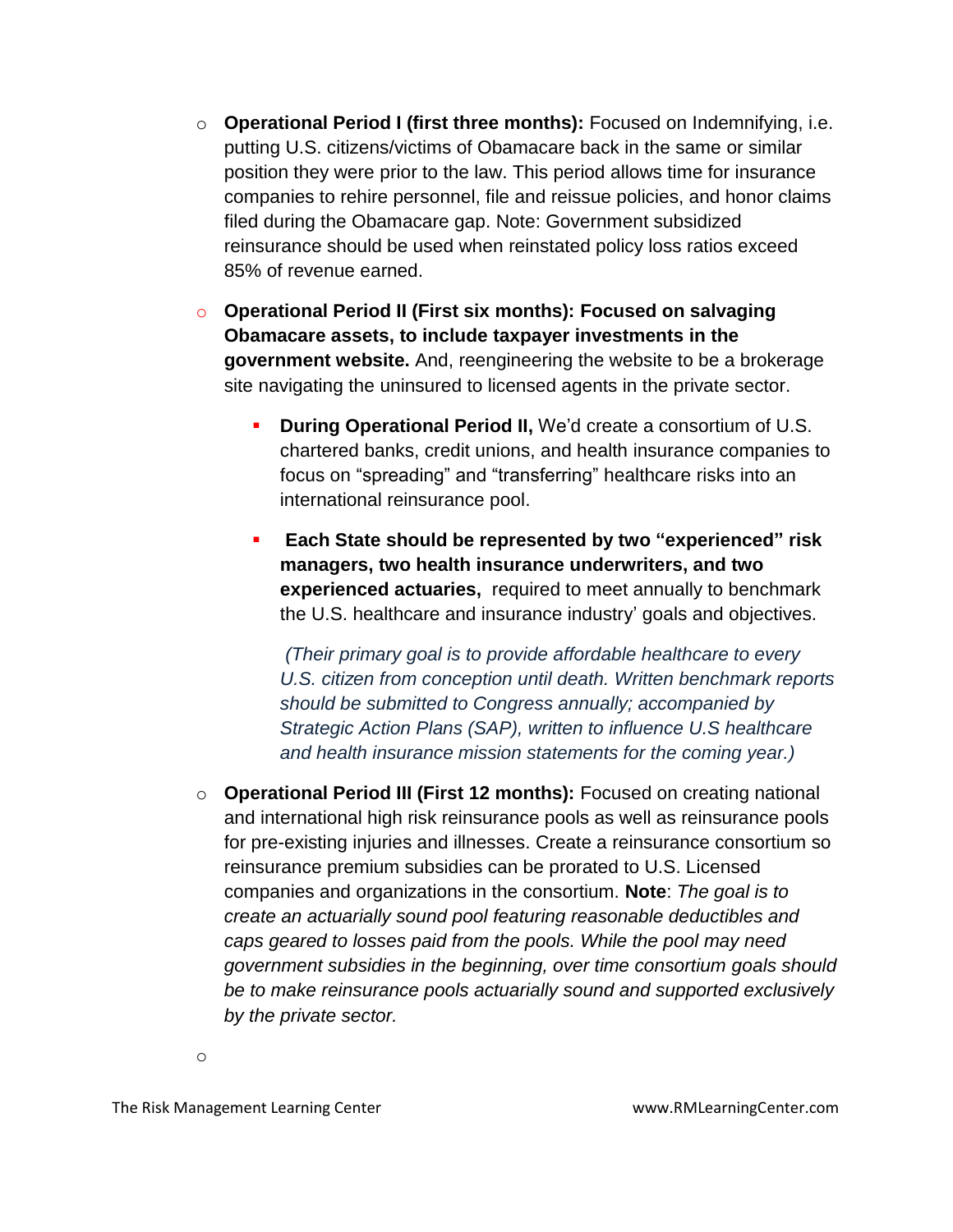#### **Government's Role in U.S. Healthcare & Insurance**

**Duel Charter/Licensing:** Fashioned after the U.S. Credit Union movement: Credit union in the U.S. have a choice of either being chartered by the Federal government and regulated by the National Credit Union Administration, or chartered by the State in which their home office domiciled and be regulated by the State banking department.

I recommend U.S. health insurance companies have the choice of being licensed and regulated the same. No matter their choice, by law, they should be licensed to sell health insurance across state lines and via the internet.

**RM Rationale:** It's called the "law of large numbers." In other words, the more insured's there are in the pool of risks, the more accurate actuaries will be when they set health insurance rates for the pool. Also, by spreading the risk pool nationally, and by adopting standard "reinsurance" agreements both between companies and a single government subsidized high/catastrophic risk pool, we'll be able to create an actuarially sound risk pool for the insured's pre-existing injuries/illness/condition.

The role of government, whether at the State or Federal level, should be limited to licensing and regulating healthcare providers and health insurance companies operating in the U.S. private sector. And, at the Federal level, government should oversee one high risk/catastrophic risk pool and one "pre-existing" risk pool underwritten in the private sector by a consortium of ALL U.S. licensed health insurance companies.

**Note:** *I underscored "all" because all licensed U.S. health insurance companies should share in the "high risk/catastrophic-preexisting risk pools. For example, they might underwrite risks proportionate to their gross premium income or the tax credit their insured's claim on their #1099s. Or, they might share risks through a "reinsurance" agreement, that effectively transfers the risk between what's assumed by the insured's deductable and what's considered excess or catastrophic, needing to be underwritten by the government.* 

**Note:** *In that our Federal government gives research grants to drug companies, hospitals, and universities, etc. It only seems logical that at some point healthcare for victims of catastrophic injuries or illnesses should be able to receive cost effective healthcare, subsidized by drug companies, hospitals, and universities who've taken advantage of government grants. For, example a cancer patient who's blown through their deductable and private health insurance, should be able to receive the balance of their care compliments of the U.S. government.* 

Basic government funding should be limited to one annual tax credit per tax payer that's reported on their #1099 along with the name of their health insurance company and their health insurance contract number. This could then be audited by the IRS to identify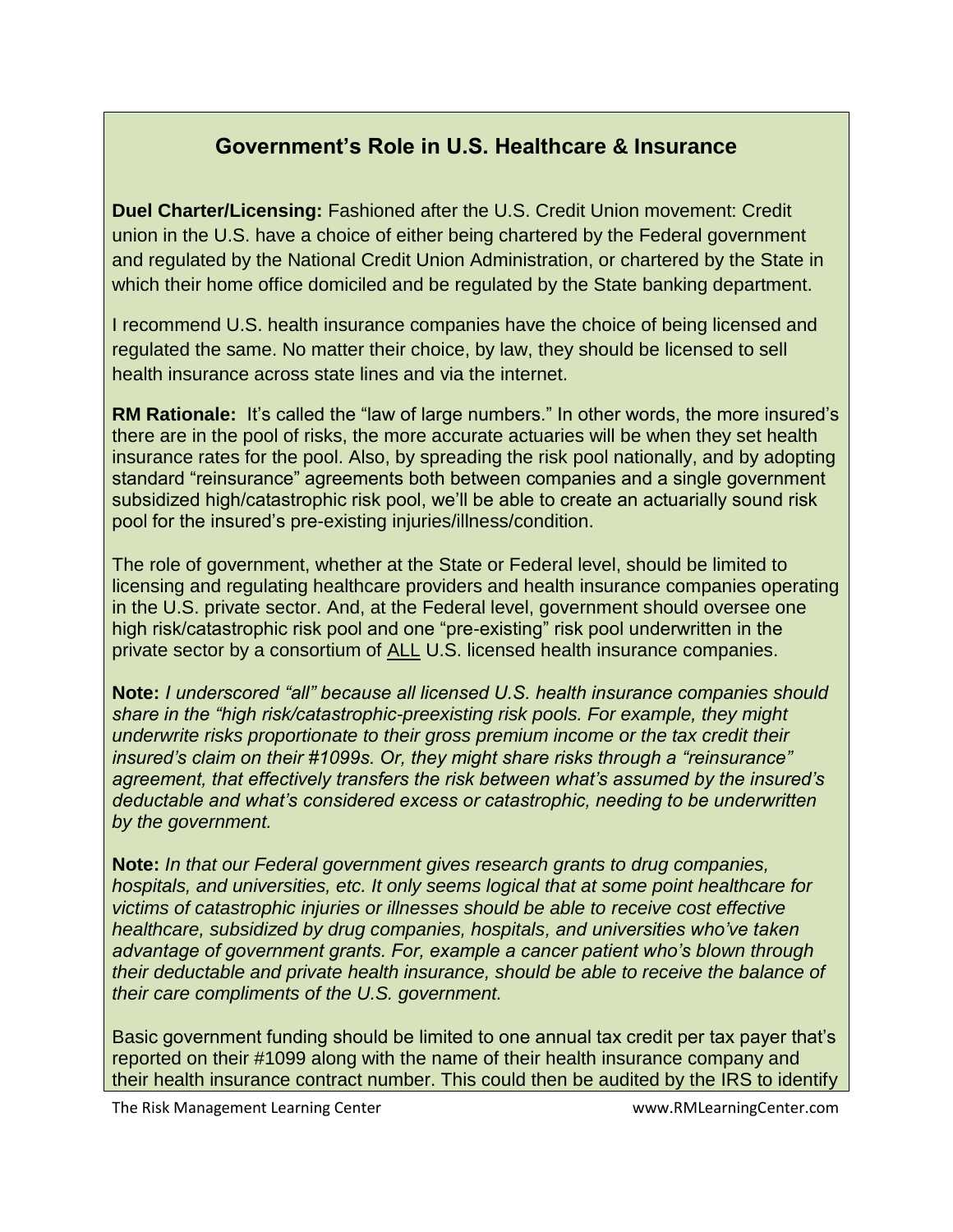U.S. citizens who either choose not to carry or didn't have access to affordable health insurance. For example, allowing every taxpayer a one-time \$1,200 income tax credit, if they can prove they're carrying at least a basic, nationally recognized health insurance policy, will help identify those who need to be contacted. The IRS could then turn over a list of those needing insurance to the NHI-RMAB. What's the NHI-RMAB?

The Federal government should fund and oversee a bonded, National Health Insurance Risk Management Advisory Board (NHI-RMAB) that's required to meet monthly over the internet and annually in person. The NHI-RMAB should be empowered to fulfill two primary missions. First, to identify, measure, and recommend risk transfer tools that should be created in the private sector for U.S. health risks created during the year. Second, to identify any U.S. citizen who's either has chosen not to or because they failed to find access to health insurance.

This "private sector" Risk Management Advisory Board" should conduct an annual "Healthcare - Risk Management Analysis (H-RMA)" and submit a written report to the U.S. President and Congress. (*Note: This adopts the Risk Management (RM) concept of two Credit Union Risk Managers from each credit union, chapter, and State association/League*.)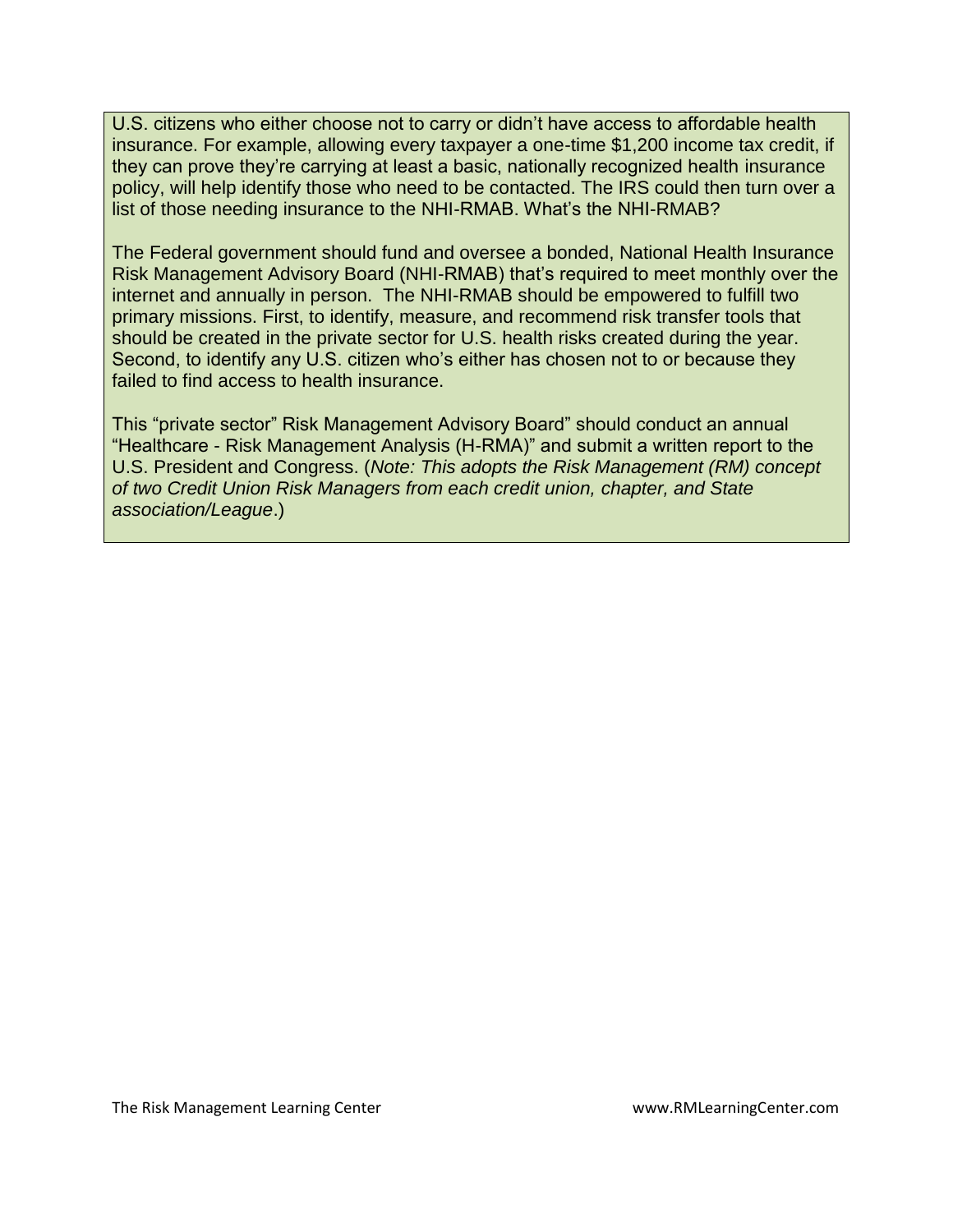#### **Homer Rule (HR) Healthcare - A Risk Management Solution**

#### **Managing healthcare' risks #101**

**Risk Management (RM) is a method of management** used to identify, measure, and control all health risks created when living in a free Republic. **There are two types of health risks; "Pure" and "Speculative."** When pure risks occur, you only suffer a loss. Speculative risks are taken, hoping to gain but realizing you might suffer a loss. For example, dropping an anvil on your foot is a "pure" risk. Working in a foundry is a speculative risk. Catching the "death of pneumonia" is a pure risk, while going ice fishing in the nude speculative.

**Once you've identified all your pure and speculative health risks, it's important to measure each based on the possibility and probability they will occur.** No matter what some might think, we all have limited financial resource so if we're wise, we'll focus on the risks that potentially could cripple us financially. Once we've prioritized our risks, we're ready to control them.

**Five Risk Management controls (Avoid, Reduce, Spread, Assume, and Transfer) are used to control each risk.** For example, we can avoid drowning by never going near the water. But, avoiding all risks is no way to live in a free Republic. So, we move to the second risk control tool "Reduce" and do what we can to reduce the probability we'll get sick or injured taking the risks we choose to take. For example, if we insist on ice fishing in the nude, we'll stay inside a heated shanty, drink hot butter rum, and limit our exposure to ice water to a last minute dip before returning to the real world.

**Once we've done all we can to reduce the risks we'll get sick or injured, we move to the third tool and "spread" the risk so we're less likely to lose everything during one unfortunate event**. For example, to spread the risk that everyone will fall through the ice, we limit the number of family members riding in each vehicle venturing out on the ice and allowed in each ice shanty. Now, the whole harbor could and often would float out to sea, but at least by spreading the risk, some could be rescued.

If you don't avoid nude ice fishing, and you stay inside a heated shelter, with only a few of your best friends, the odds are good you'll make it home safe and well. Yet, there's still the risk, you'll catch a cold and if you don't take care, the cold can turn into pneumonia. Your **fourth risk control is to "assume."** as much of the risk as you can before going to **the fifth risk control and TRANSFERING** the rest of the risk into a pool of insurance.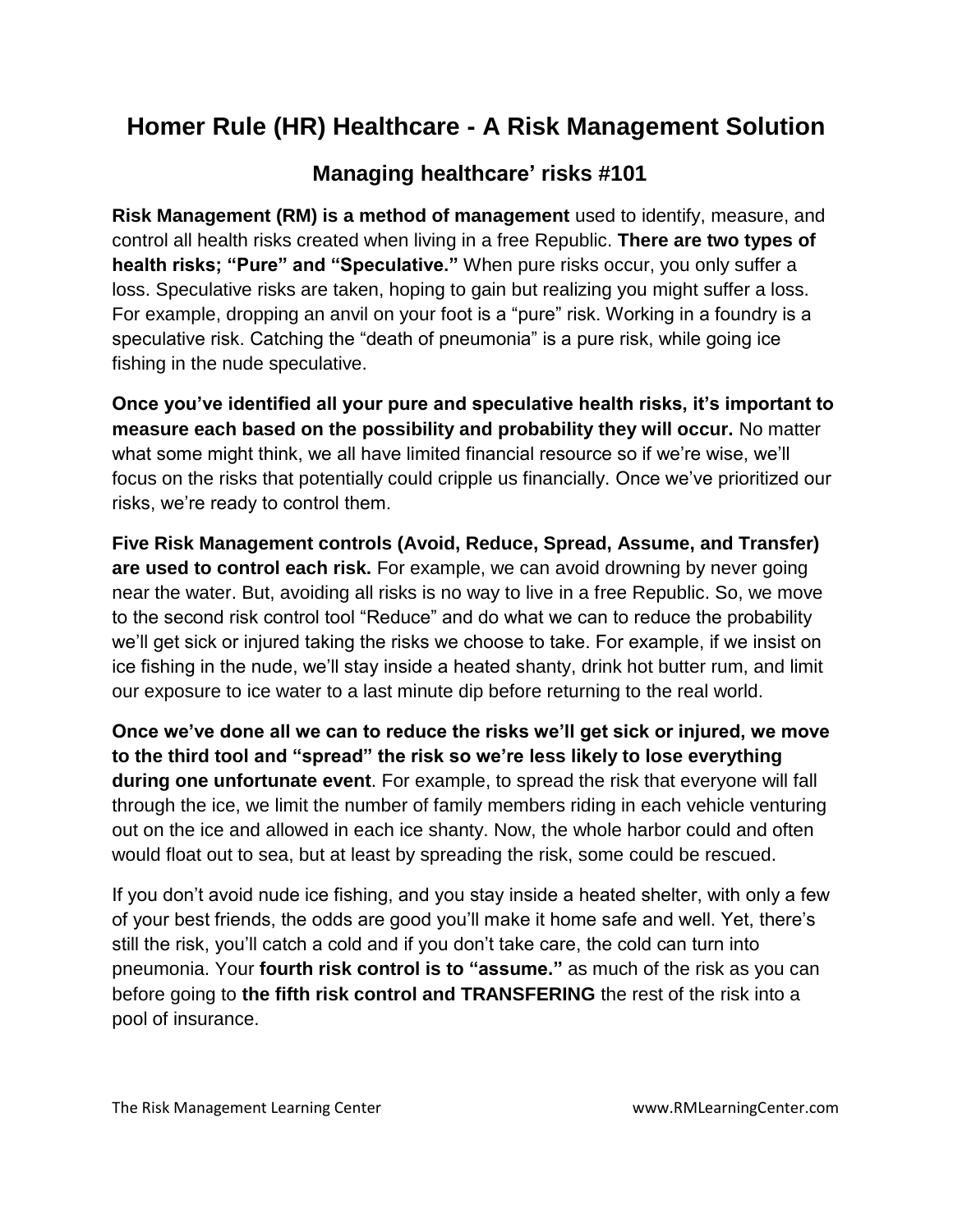**The reason Obamacare has and will continue to fail is it transfers all the risk into one big pool assuming taxpayer pockets will be deep enough to indemnify every injury and illness no matter when it occurred or no matter how serious.**

## **Home-Rule (HR) Healthcare and Insurance Sample Mission Statement!**

- **We'll honor America's "Home Rule" and religious traditions, on which our country has been built,**
- **We'll manage the trauma created by Obamacare!**
- **We'll properly identify, measure, and control all risks created by our efforts to meet the insuring and healthcare needs of all U.S. citizens.**
- **We'll adopt sound Risk Management principles and practices to provide cost effective healthcare insurance for every U.S. citizen; guaranteed from conception until death and beyond.**
- **We'll hold insured's responsible for managing their own healthcare risks and accountable for transferring risks into an insurance pool.**
- **Finally, we'll hold the Federal governments responsible for ensuring healthcare providers and health insurance companies deliver consistently high quality, timely, and cost effective healthcare products and services.**

**Note:** *From conception to beyond death addresses the threat Obamacare posed for our unborn and "beyond" acknowledges the accomplishments of the U.S. credit union movement when they adopted "The Debt Shall Die with the Debtor" and launched healthcare initiatives and Loan Protection/Life Savings insurance.* [Learn more](../../../../../../Documents%20and%20Settings/Admin/My%20Documents/My%20Web%20Sites/www.rmlearningcenter.com/Guarding_The_Door_2014/Guarding_the_Door/learning.htm) 

*Based on my over 50 years teaching Risk Management at all levels of the world credit union movement, either we repeal Obamacare, or bend over and expect skyrocketing premiums, ever increasing deductibles, the loss of preferred doctors, and the endless eroding of quality U.S. healthcare to last forever.*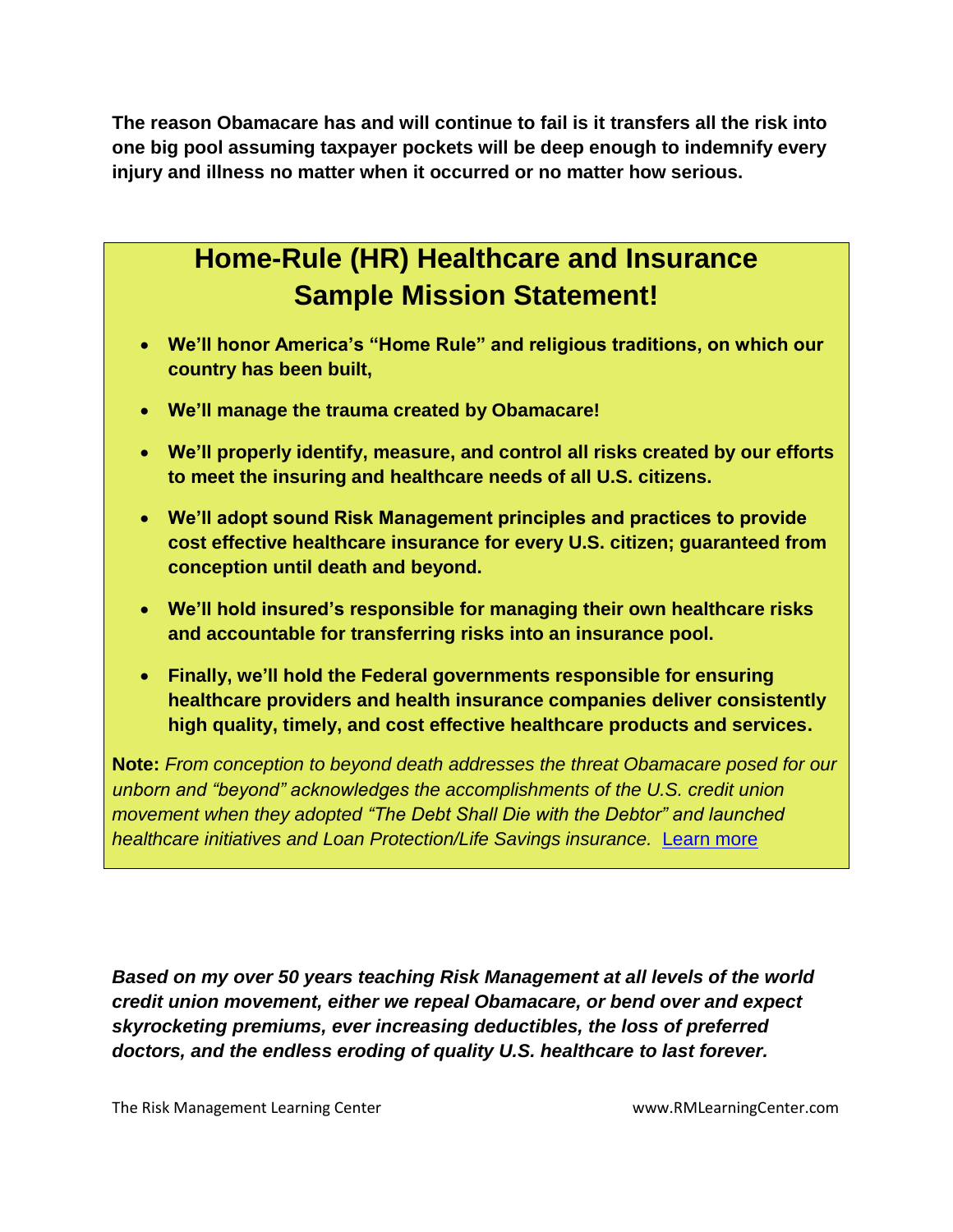## **What can we do now? We can go back to our future!**

## **UW-Risk Management and Insurance 1935**

**Let's begin with a test**, to see how much you remember from Risk Management # 101 and "Management of Insurance Enterprises;" two courses taught at the University of Wisconsin since 1935. **Answer the following questions:** What's a risk? How many types of risk are there? What are the three steps used to manage risks? How are risks identified and measured? Name five RM control tools? Who's responsible for managing the risks you create or choose to take? In what order are risk controls used?

**Answers:** Risks are the uncertainty of loss." There are **two type;** "Pure" and "Speculative." Pure risks result only in loss, while Speculative risks hold out the possibility for both gain and loss. Managing risks involve **three steps** (Identify, Measure, and Control). Risks are measured by their frequency and severity. Once all risks have been identified and measured, **five tools** are used to control each risk (Avoid, Reduce, Spread, Assume, and Transfer). **Everyone is responsible for managing the risks they take or create.** Risk controls are used in the following order: First, ask yourself if you can or want to **"Avoid"** the risk. For example, run away from the gun fight you know you can't win. Next, **"Reduce"** the risk. For example, carry a gun and learn to shoot. Third**, "Spread"** the risk. For example, put your ice fishing shanties on different lakes so a fire in one won't burn down the others. Fourth, **"Assume"** that part of the risk you can afford. For example, taking the \$100 deductable on your auto insurance, knowing you can afford to pay for a scratched fender. Finally, and I emphasis finally, **"Transfer"** the remaining risk into a pool of insurance, through a hold harmless agreement, or a binding legal contract. For example, credit unions that handle large amounts of currency on and off premise purchase a fidelity bond to cover robbery losses, Workers Compensation to indemnify injured messengers, and hire armored car services to effectively transfer the risk of robbery to a qualified carrier.

*"Home-Rule Healthcare and Insurance" because it's built from the grassroots up and ruled 100% by the head of the household. It's also my half-hearted effort to keep surnames, personalities, and politics out of the debate. As soon as a political surname is attached to a healthcare bill, political opponents lock, load*  and take aim in an effort to blow it out of the sky. It would have been little different if *Romney-care had gone national.*